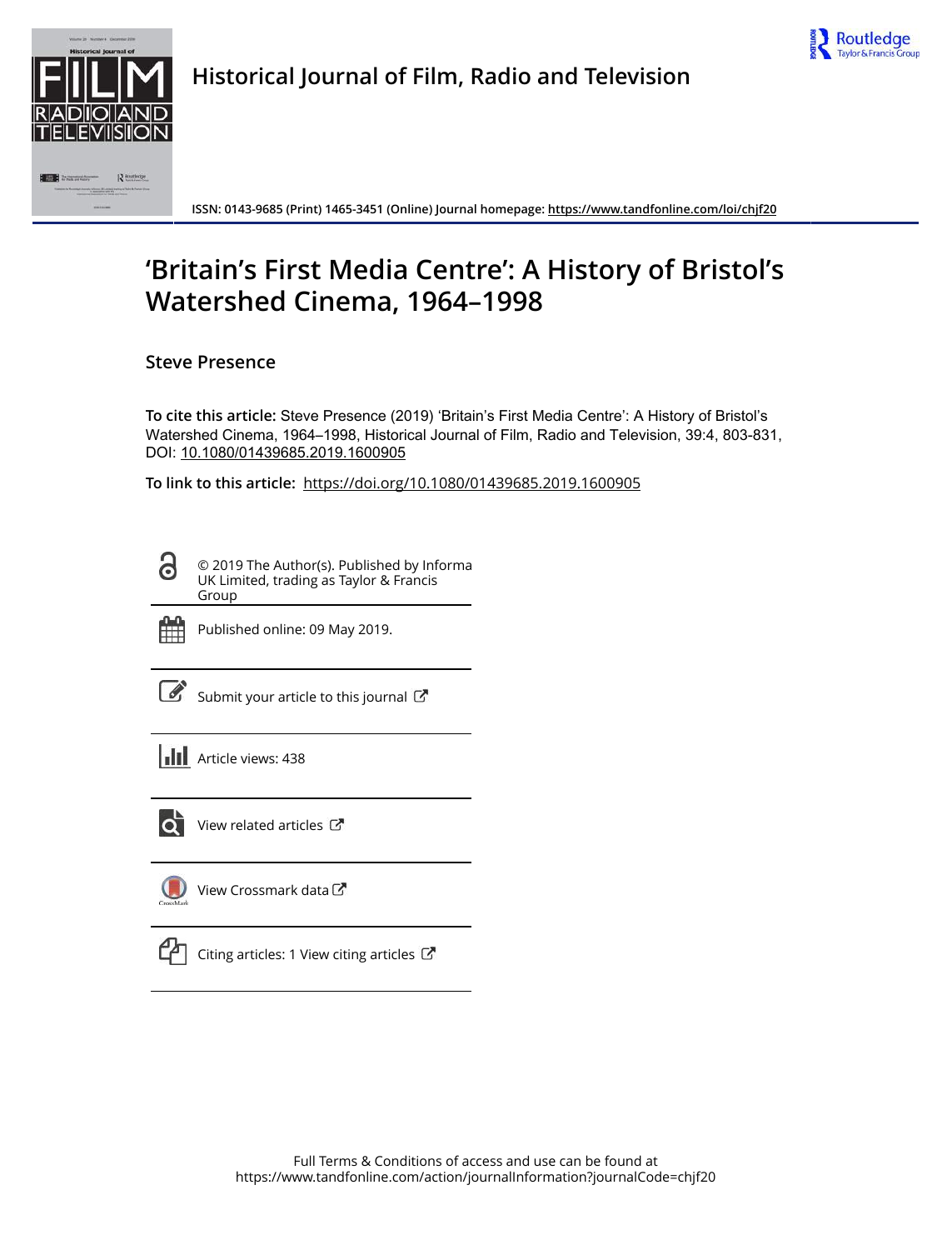

**a** OPEN ACCESS **a** Check for updates

# 'BRITAIN'S FIRST MEDIA CENTRE': A HISTORY OF BRISTOL'S WATERSHED CINEMA, 1964–1998

## Steve Presence

This article examines the genesis and development of the UK's Watershed Cinema and Digital Creativity Centre. Established in 1982, Watershed was both the first full-time multi-screen independent cinema outside London and the first to integrate exhibition with production across a range of media arts: an innovative model that earned it the moniker, 'Britain's first media centre'. Watershed was also one of the first culture-led regeneration projects in the country, a model later much-imitated elsewhere. Despite its significance, however, Watershed's genesis and development is largely unaccounted for. Beginning in the mid-1960s with the British Film Institute's Regional Film Theatre policy, the article analyses Watershed's history until the late-1990s. It reveals the complex local and national contexts that shaped Watershed's development and investigates how and why such a major cultural initiative came into being at a time of profound cuts to arts funding in the UK. Moreover, the article demonstrates how issues central to Watershed's development remain at the heart of contemporary debates about independent cinema exhibition, from questions of subsidy and tensions between nation and region to the difficulties of policy implementation and the complex realities of 'independence'.

Located in the harbourside area of central Bristol, Watershed Cinema and Digital Creativity Centre is one of the leading cultural cinemas in the UK and a major hub for digital innovation in technology and the arts. Established in 1982, Watershed was not only the first full-time multi-screen independent cinema outside London, it was also the first that sought to integrate exhibition with production across a range of

© 2019 The Author(s). Published by Informa UK Limited, trading as Taylor & Francis Group.

This is an Open Access article distributed under the terms of the Creative Commons Attribution-NonCommercial-

NoDerivatives License (http://creativecommons.org/licenses/by-nc-nd/4.0/), which permits non-commercial re-use,

Correspondence to: Steve Presence, Faculty of Arts, Creative Industries and Education (ACE), University of the West of England, Bristol BS16 1QY, UK. E-mail: stephen2.presence@uwe.ac.uk

This article has been republished with minor changes. These changes do not impact the academic content of the article.

distribution, and reproduction in any medium, provided the original work is properly cited, and is not altered, transformed, or built upon in any way.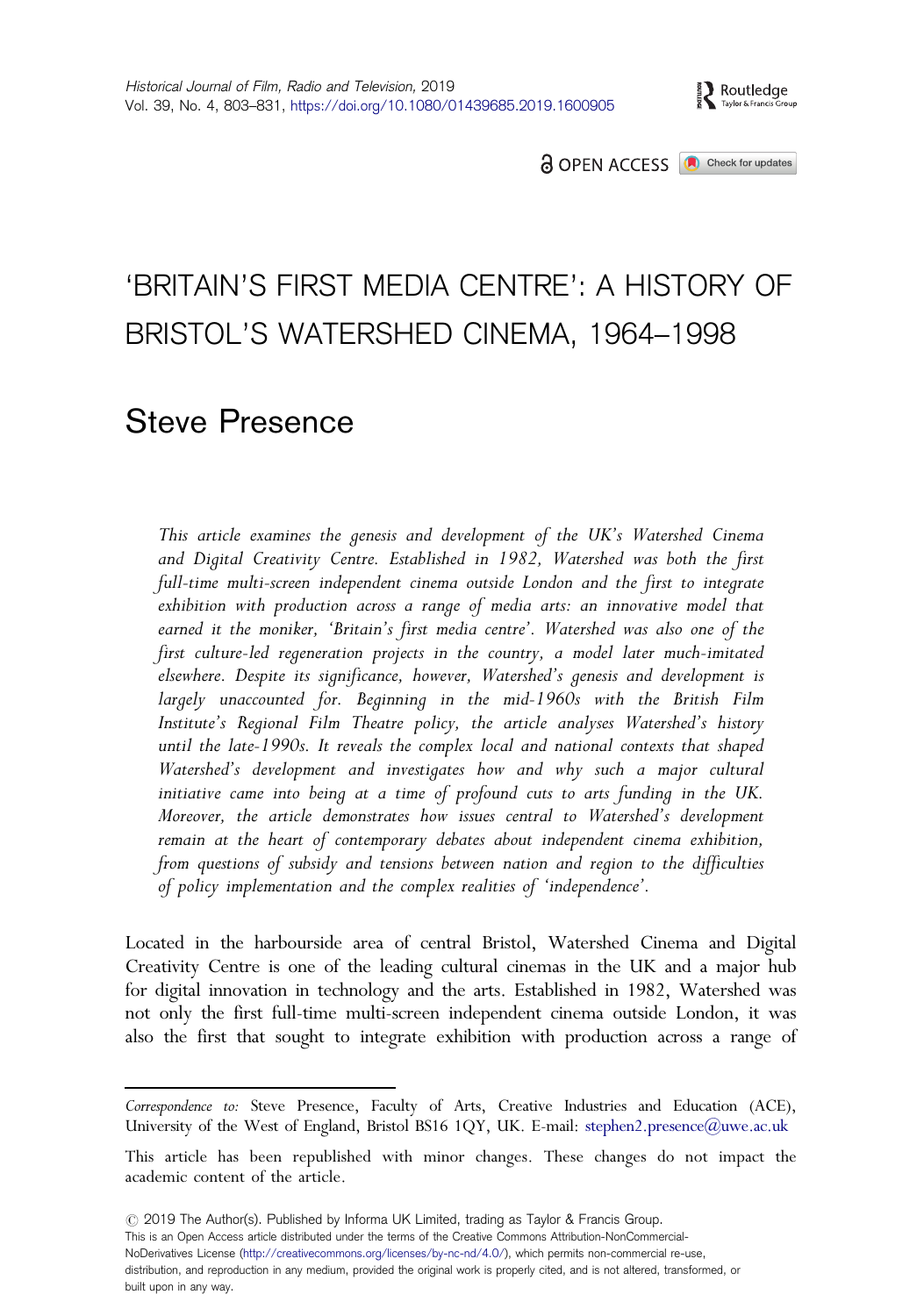media arts – an innovation that saw Watershed billed as 'Britain's First Media Centre'. Furthermore, as one of the first major renovation projects in Bristol's then largely derelict harbourside, Watershed was a pioneering example of culture-led regeneration that inspired similar inner-city renewal projects in cities such as Glasgow, Liverpool and Sheffield.<sup>1</sup> Given Watershed's profound historical significance in terms of both independent film culture and urban renewal in the UK, one might expect its history to be thoroughly documented. However, while its history as a tool for 'marketing the city' has been discussed elsewhere, Watershed's genesis and develop-ment as a ground-breaking independent cinema is largely unwritten.<sup>[2](#page-26-0)</sup>

This article begins to address this omission by focusing on Watershed's origins – a period which in fact begins with the launch of the British Film Institute's Regional Film Theatre scheme in the mid-1960s – up until the late 1990s. Claiming that the history of Watershed begins almost 20 years before its doors first opened may seem odd, and yet locating Watershed's origins in its pre-history and the complex set of contexts from which it emerged is an essential fact of its existence. Cultural institutions do not drop out of thin air, ready-made and fullyformed. On the contrary, they are the result of long and complex processes of negotiation and collaboration that play-out over decades. Similarly, ending an article on Watershed's history in 1998 may seem strange to those that know the organisation today and the very different beast it has become since the late 1990s. However, as I will argue, Watershed's development up to that point constitutes a critical period in its history, and is one which rewards detailed analysis. Moreover, while there is not space to discuss the rest of the organisation's history in an article of this size, one cannot understand Watershed's subsequent history without first understanding how and why it came into being in the first place.

This focus places the research squarely in the Film Studies' sub-field known as new cinema history.<sup>3</sup> An interdisciplinary field that traverses urban geography, economics and anthropology as well as film and media studies, new cinema history is characterised principally by its move away from the text-based enquiry of more traditional Film Studies towards other components or processes of film culture. New cinema histories are very broad but typically address exhibition and reception, often with a focus on the history and development of cinemas and the publics they serve. However, despite almost two decades' of valuable work in this field, studies of contemporary independent cinemas in the UK are still – with some notable exceptions – few and far between, and much work remains to be done.<sup>4</sup> Given this absence, a combination of methods and sources has been necessary to generate data and analyse the material. The article thus combines extensive archival research with analysis of current statistical data, policy documents, scholarship from management studies, creative industries studies and film studies as well as analysis of more than 30 interviews with key individuals, past and present, at the various organisations involved.

What results is a history that offers insight into several perennial issues: the ways in which notions of 'independence' are, as in the production sector, always in fact marked by varying degrees of mutual, negotiated dependence; the conflictof-interest inherent in the BFI's status as both funder and service-provider (and the only organisation with the remit and resources required to support independent exhibition in the regions); and the multiple inequities that play-out as a result of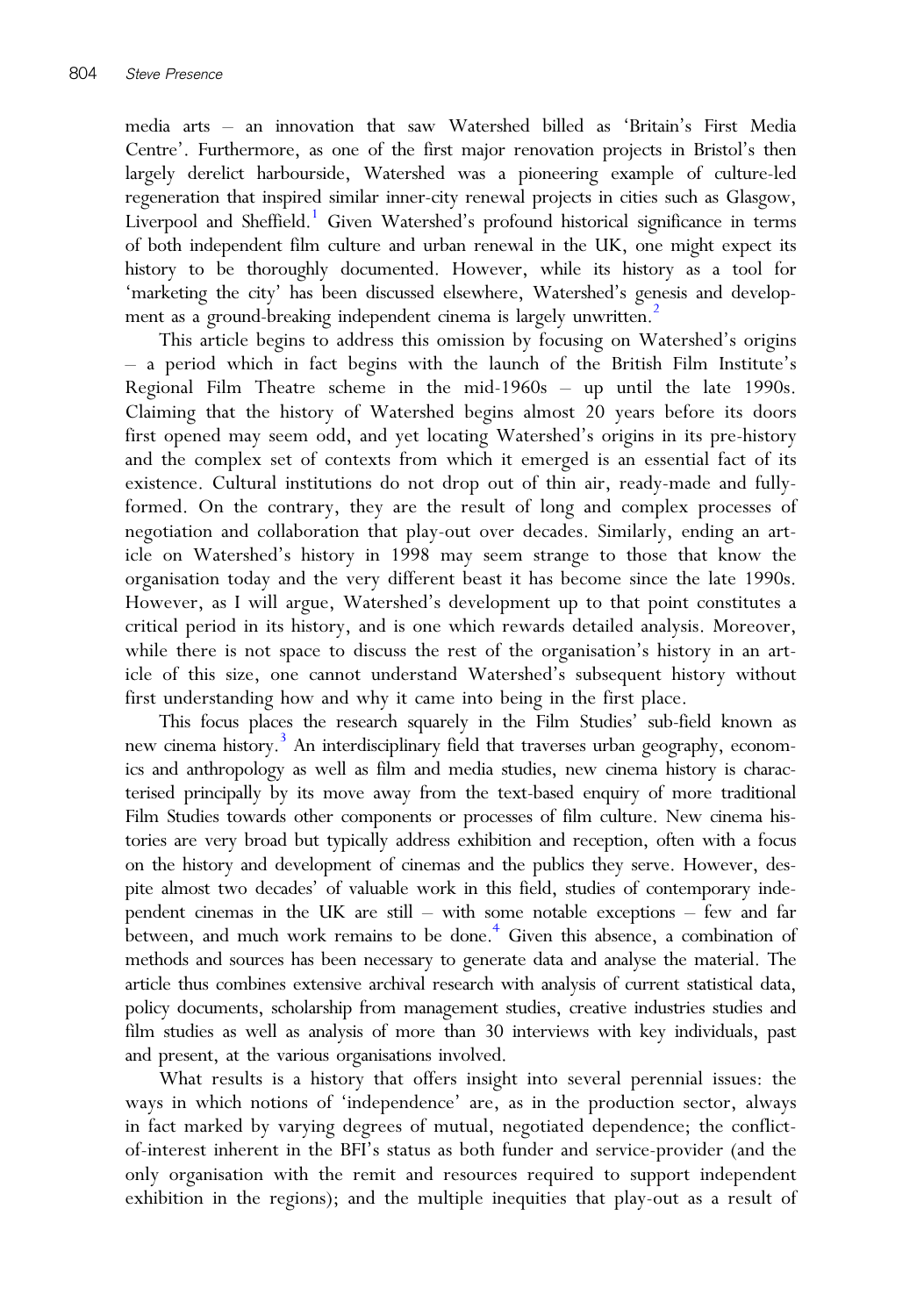this power dynamic, including top-down approaches to policy development and geo-political tensions derived from an opposition between the national (centre) and the regional (periphery).

Analysis of Watershed's history is also instructive in the context of contemporary debates about cultural subsidy on the eve of Brexit. In many ways, Watershed as conceived in the 1980s was the perfect Thatcherite project: an arts organisation framed as a modern, self-sufficient business, built on entrepreneurial spirit and an innovative public–private partnership. $\frac{5}{3}$  $\frac{5}{3}$  $\frac{5}{3}$  As I will show, despite the appeal of such a model in that context, Watershed remained dependent on public funders – especially the BFI – for what were in any case insufficient funds, and the various loans and charges levied against the organisation in this period crippled its chances of survival. Watershed in the 1980s and 1990s is therefore a prime example of the dangers involved in expecting cultural initiatives to behave like commercial enterprises – dangers our current government would do well to heed as Britain prepares to leave the European Union. Finally, in analysing how Watershed navigated its way out of bankruptcy and embarked on the journey to become the organisation it is today, the article explores the leadership role played by Dick Penny, Watershed's Director, who joined the organisation in 1991 and stepped-down as this research was being carried out. In doing so, while acknowledging that organisational success is always a collective effort, the article explores the critical yet under-examined role leadership plays in arts organisations such as Watershed.<sup>[6](#page-26-0)</sup>

#### Arnolfini and Bristol Arts Centre

From the mid-1960s to the early 1980s, independent film provision in Bristol is the story of two organisations: the Arnolfini gallery and Bristol Arts Centre. Arnolfini was founded in 1961 by Jeremy Rees, Annabel Rees (née Lawson) and John Osborn to provide a space for cutting-edge contemporary art in the city. Yet despite curating a diverse and interdisciplinary programme that was innovative for its time, Arnolfini did not programme film until 1973, when it moved temporarily to W shed on the harbourside – one of the two sheds now occupied by Watershed. $'$  The absence of film from Arnolfini's programme partly reflects cinema's cultural standing at that time as a medium of entertainment rather than art. Arnolfini's programme thus included painting, poetry, sculpture, music and jewellery-making but not film which, as the BFI put it in 1966, had 'not yet achieved respectability'.<sup>[8](#page-26-0)</sup>

By contrast, Bristol Arts Centre's attitude to film was ahead of its time. The Arts Centre was established in 1964 at 5 King Square – in the same building that houses The Cube Microplex today, now accessed from Dove Street – by a team of amateur theatre enthusiasts. Located 10-minutes' walk north of the harbourside, the building consisted of workshops and an assembly hall that dated from 1916, when it was renovated for use by Bristol Centre for the Deaf (now based just across the square). The theatre group opened the workshops to artists and community groups and converted the assembly hall into a unique wood-panelled auditorium, complete with curved and raked seating [\(Figure 1\)](#page-4-0).<sup>[9](#page-26-0)</sup> Though intended as a space for theatre groups, the auditorium provided an ideal setting for film screenings. Following the launch of the BFI's Regional Film Theatre scheme, the BFI funded the installation of a projection booth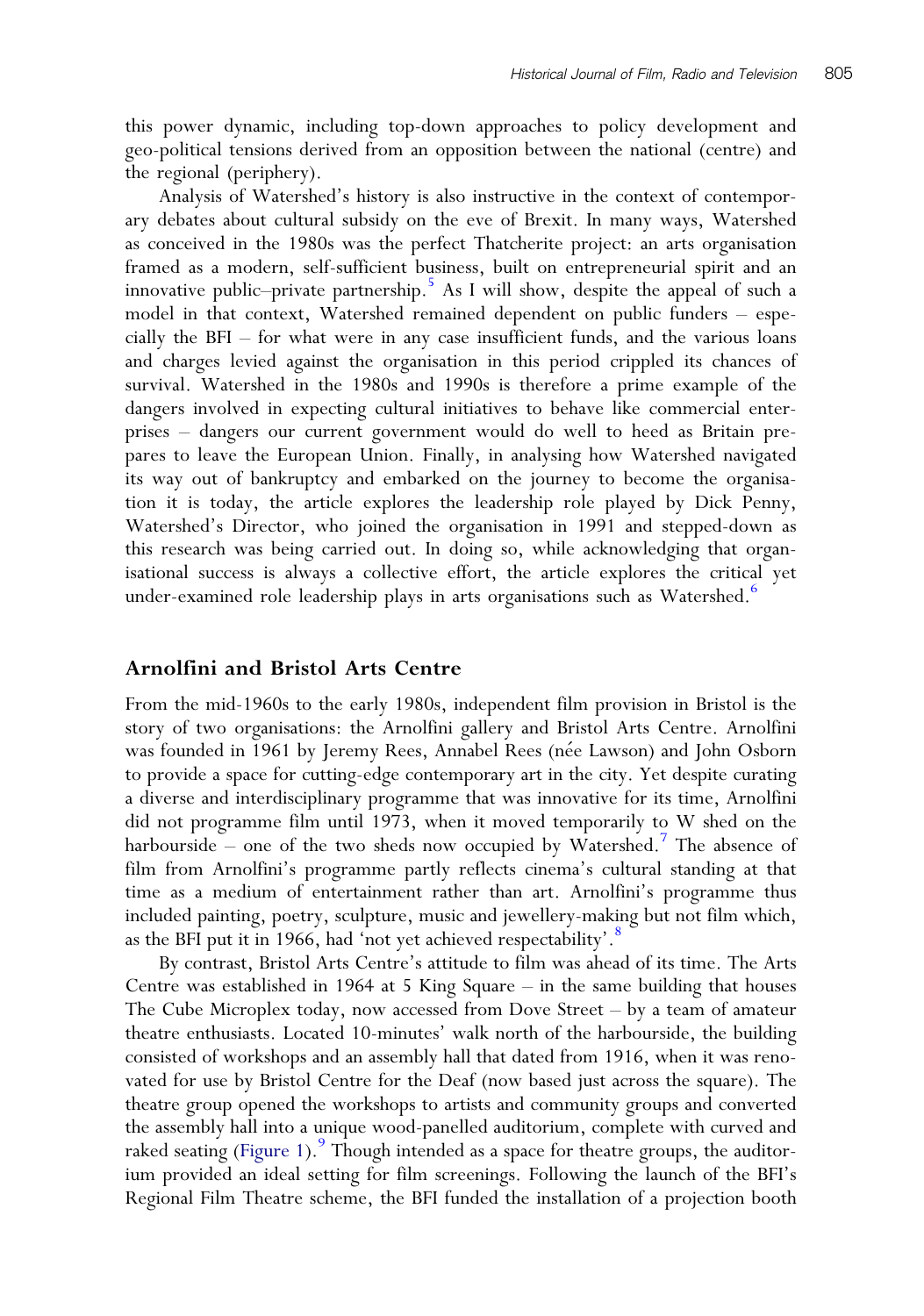<span id="page-4-0"></span>

Figure 1. Bristol Arts Centre auditorium under construction, c. 1964. BFI, The BFI in the Eighties: The work of the British Film Institute and its plans for the future: a report produced on the occasion of its 50th anniversary in 1983 (London: BFI, 1983), 22.

at the back of the theatre and Bristol Arts Centre became the first regular venue for independent film exhibition in the city.

## The BFI's Regional Film Theatre scheme: policy in context

The BFI's RFT scheme was the first attempt to coordinate access to cultural cinema on a national scale outside London. Under Harold Wilson's Labour government, elected in 1964, Jennie Lee became the UK's first minister for the arts and spearheaded a drive to increase access to culture and education outside London. The BFI's funding increased by almost 50% because of this, though it was not until 1967/8 that the money finally began to flow into the regions as was intended. Therefore, as Geoffrey Nowell-Smith argues, the immediate beneficiaries were the BFI's London-based activities – especially film production, under the newly-recon-stituted BFI Production Board, and the National Film Archive.<sup>[10](#page-26-0)</sup>

Prior to the scheme, non-commercial exhibition outside London was provided principally by local film societies – typically volunteer-run, membership-based organisations that focused on foreign-language and political and/or experimental films.<sup>11</sup> The film society movement had expanded rapidly in the post-war period and, though well organised – the British Federation of Film Societies was set up in 1937 – it was under-resourced, with little support from the British Federation of Film Societies (BFFS) was beyond its Central Booking Agency, set-up in 1945 to negotiate with commercial distributors on behalf of BFFS members. Following the BFI's construction of the National Film Theatre in London in 1952, the discrepancy in the use of funds to support film culture in London as opposed to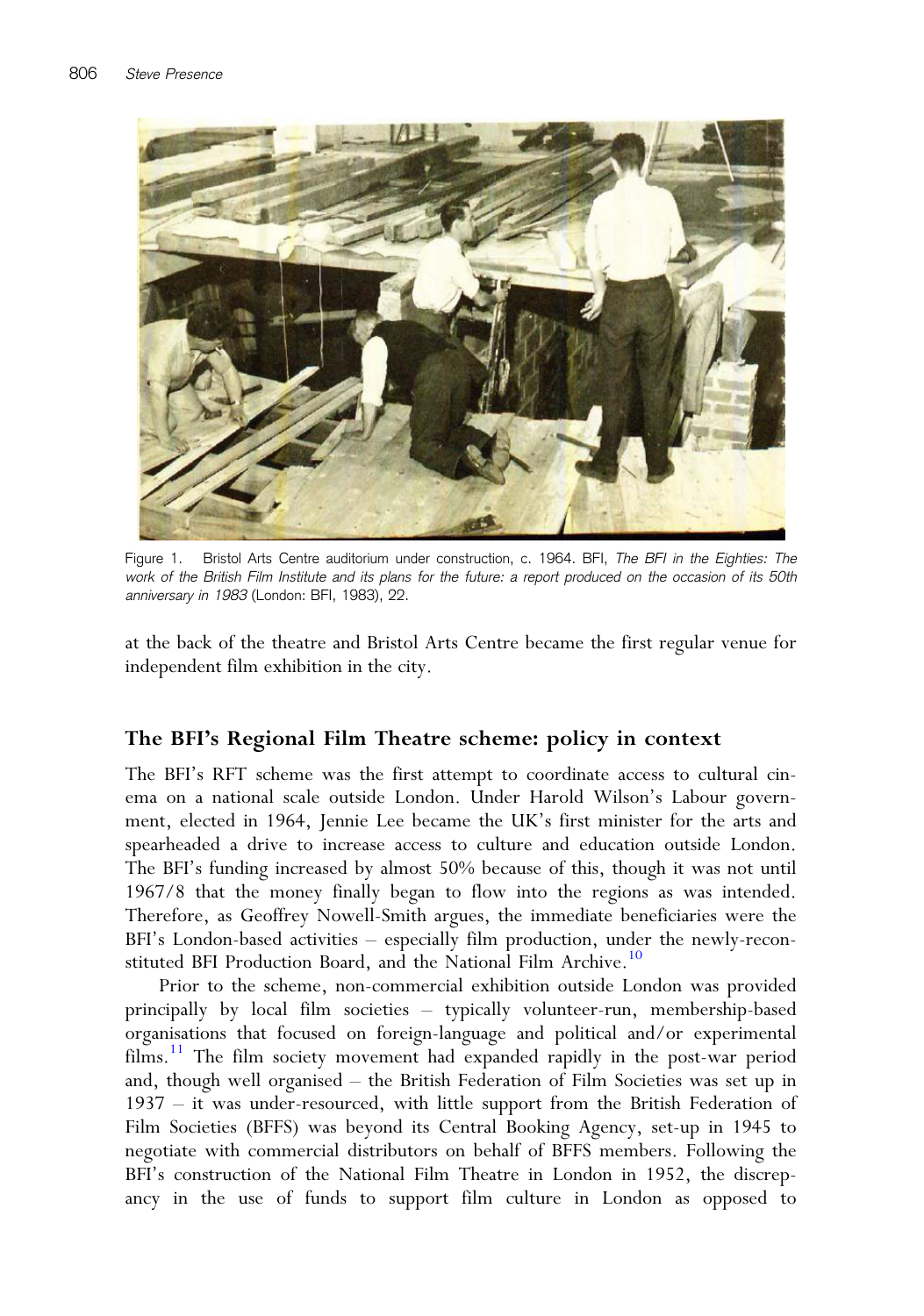elsewhere became 'acutely visible'.<sup>[12](#page-27-0)</sup> Indeed, the then-secretary of the BFFS, Margaret Hancock, published a request in 1956 that the BFI 'reconsider its title and substitute British for London' – a criticism of the BFI's metropolitan focus much-repeated since.<sup>13</sup> As a fund specifically designated to establish cinemas outside the capital, the RFT scheme was a major step forwards for regional, and therefore national, film culture.

Although it was becoming politically untenable for the BFI not to do more to support film culture in the regions, further incentive to stimulate film-going was provided by the 'catastrophic decline' in cinema admissions from the mid-1950s onwards.<sup>[14](#page-27-0)</sup> Between 1956 and 1960, attendances more than halved, from 1101 million to 501 million, and over 1000 cinemas shut down as a result.<sup>[15](#page-27-0)</sup> Though most visibly driven by competition from television, declining cinema audiences resulted from the intersection of television with the social and economic contexts of the time: television emerged at a time of growing economic prosperity which not only facilitated the widespread ownership of TV sets but also underpinned suburban migration – away from the inner-city location of most cinemas at that time – and the post-war baby-boom. As Allen Eyles argues, this contrasted sharply with the situation a few decades previously: 'some patrons in the 1930s had never stepped onto a carpet until they visited a super-cinema, [yet] in the post-war period comfort in the home often outstripped that of cinemas'.<sup>[16](#page-27-0)</sup> Furthermore, lack of investment by the cinema chains meant that this rise in living standards at home coincided with declining conditions in those cinemas that remained. Investment in the RFT scheme was thus precipitated by both political pressure to support access to the arts outside London and the need for film policy to innovate against threats to film-going arising from the broader socio-economic context. With British audiences starved of access to cultural cinema, demand for RFTs was high and the response to the scheme was enthusiastic: over 40 towns and cities applied upon its launch in  $1966$ .<sup>[17](#page-27-0)</sup>

#### RFTs in practice

Despite the demand for it, the roll-out of the RFT programme was a complex and contested process hindered by three major challenges. First, funding for the RFT programme was 'initially slow [and] never adequate<sup>7</sup>.<sup>[18](#page-27-0)</sup> The scheme began with an initial grant of £184,000 – of which just £11,000 was specifically earmarked for the regions – but this rose rapidly and in 1970 the 'Housing the Cinema' fund was created, which ring-fenced £100,000 per year for capital development projects in the regions. However, as Melanie Selfe notes, rising inflation soon eroded the static value of the fund and, 'when combined with the requirement for local match funding and the complex political landscape of large cities', the BFI's original plans for nine major purpose-built venues became 'almost impossible to achieve'.<sup>[19](#page-27-0)</sup> Instead, the BFI adopted a more pragmatic approach that saw sometimes very modest financial support divided among several smaller initiatives.

This was understandable in the circumstances but led to a second problem: eager to make the best of what funds were available, the BFI established too many venues in too many locations that were not properly run and could be neither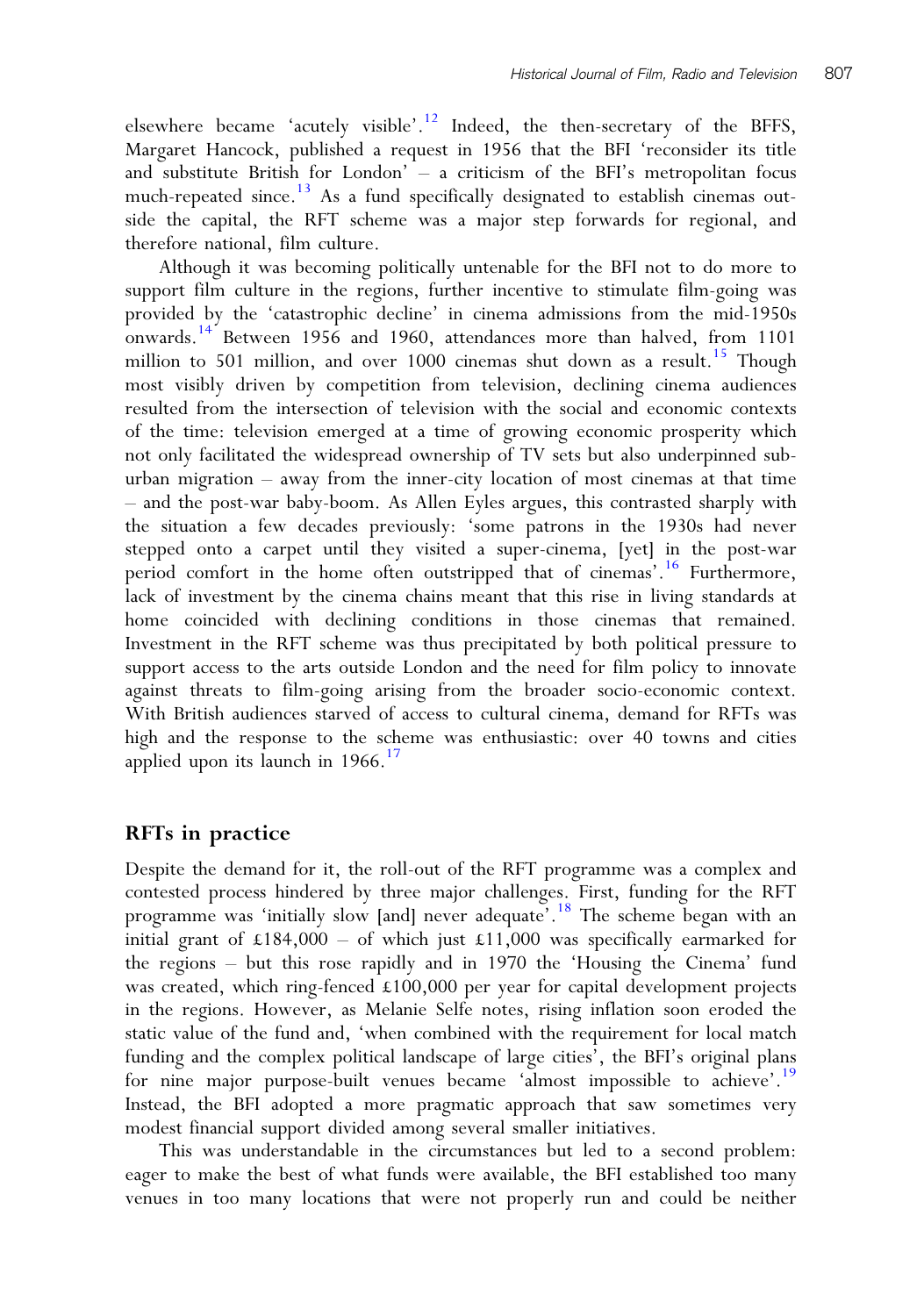sufficiently managed nor resourced.<sup>[20](#page-27-0)</sup> Thus, although this provided many localities with (albeit part-time) access to arthouse cinema, the first decade of the RFT scheme ultimately resulted in an assortment of unsustainable operations. A good indicator of this unsustainability is the increase in Deficit Guarantees paid by the BFI against losses incurred by the RFTs from £42,000 in 1972 to £120,000 in 1979 – an increase of some 186%. As Irene Whitehead, who joined the BFI as a Regional Officer in 1979 and later assumed responsibility for the RFTs as the BFI's Head of Cinema and Services, recalled, this version the scheme was 'totally non-viable' and 'hugely non-productive'. [21](#page-27-0) In retrospect, however, it also prepared the ground for the eventual overhaul of RFTs from the mid-1970s, from which Bristol was to benefit. Spear-headed by Whitehead and Ian Christie, then Head of Exhibition at BFI, the RFT scheme was re-organised into a hierarchy of priorities which favoured 'film centres in major conurbations', with Watershed designated as the flagship project. $^{22}$  $^{22}$  $^{22}$ 

The third major hindrance encountered by the RFT scheme came from film societies, many of which vociferously opposed the notion that increased funding for exhibition in their areas should come with rules regarding how or what they could show. Unsurprisingly, film societies represented a large proportion of the first wave of RFTs, and often wished to retain a 'film appreciation' approach to cinema which, much like the dominant form of literary criticism at the time, focused on text over context, and celebrated individual canonical films largely outside of their social or political conditions of production. This clashed with the more aesthetically adventurous and politically conscious approach that characterised the BFI's Education Department at that time, which was keen to persuade its RFTs to show programmes of films that addressed particular issues or themes – the so-called 'structured programming'. [23](#page-27-0) Rod Stoneman, who later programmed film at Arnolfini, recalled that, 'structured programming … was a crunch point' for many of the 'less progressive' RFTs: 'they were cinephiles really, without any politics. They thought it was all about programming the great auteurs of the world. To be told to connect stuff up and put substantial material behind it was a real breaking-point for them. There was a lot of blood on the wall'.<sup>[24](#page-27-0)</sup> Indeed, Porter suggests that by 1980, eight former-RFTs had declined BFI funding altogether because of this issue, though the remainder continued to  $-$  as he puts it - 'take the BFI's shilling'.<sup>[25](#page-27-0)</sup>

The uneven power dynamic between the BFI and RFTs was a source of continual tension. While it was understandable that the BFI sought to influence programming in the regions, its expectation that the RFTs would be 'modelled on the NFT and programmed from London' – with the proviso that they should acknowledge 'local tastes and preferences' – indicates its somewhat condescending attitude to knowledge and culture outside the capital. Tensions were compounded when the BFI-funded production sector, represented by the Independent Filmmakers Association (IFA), began attending the BFI's annual Regional Conference from the late-1970s onwards. Although this raised awareness among producers and exhibitors of their respective needs, the producers' lobby 'took to using the conference for sectional ends in opposition to those of the other groups represented there'.<sup>[26](#page-27-0)</sup> Consequently, the Housing the Cinema fund, previously ring-fenced for exhibition,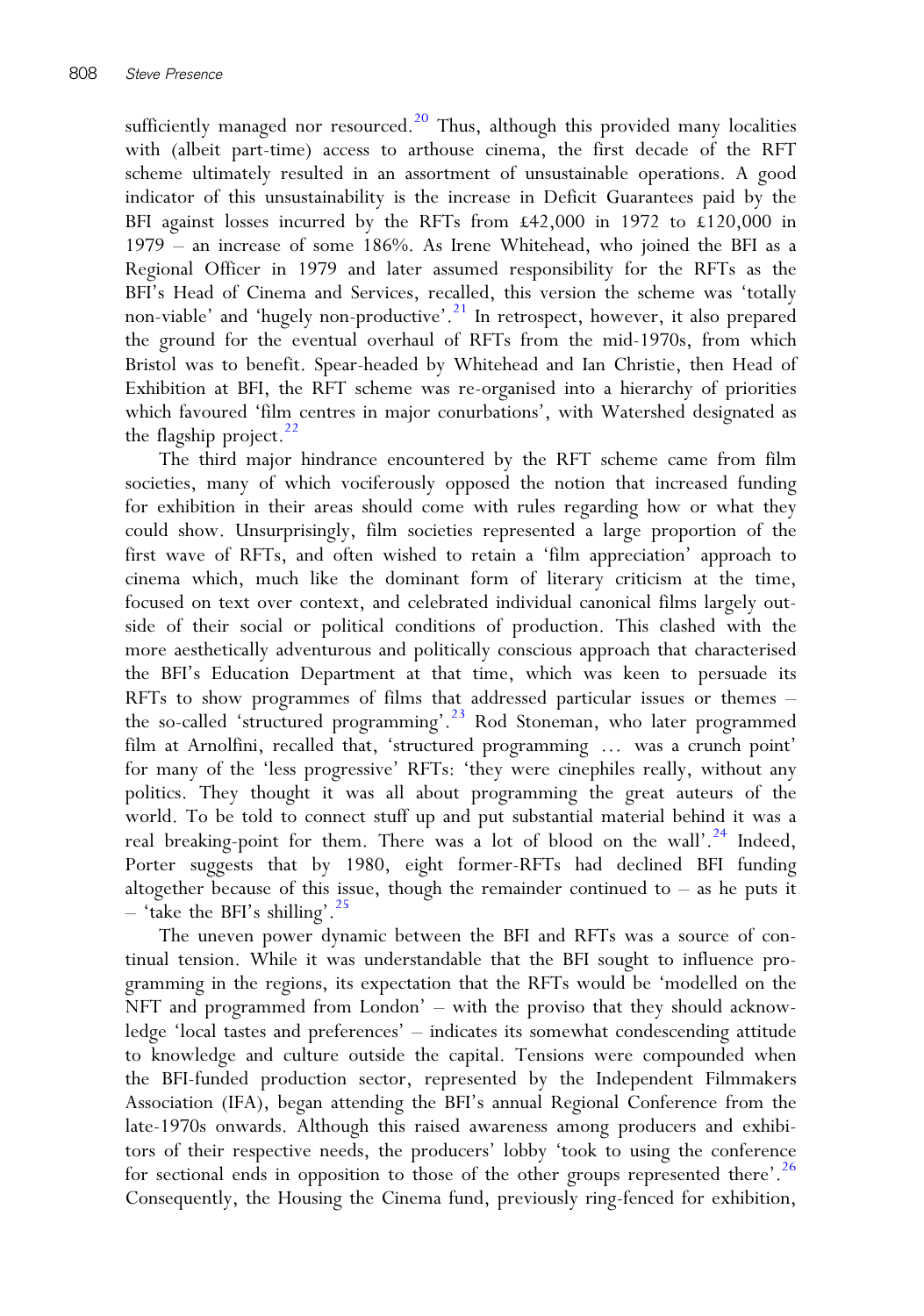began supporting production as well, while the overall grant to the BFI was cut by the new Conservative government for the first time since the 1960s. The BFI's expanding remit and contracting resources resulted in the number of RFTs being cut from 20 to 30 and made for very strained relations at the annual conference. As Ian Christie, then Head of Exhibition at BFI, recalls, the conference was 'a kind of sustained battle, fought over 3 days, with representatives from the regions battling the BFI, saying 'give us the money. Give us more money, but don't tell us what to do. Don't think that you can impose your policy on us<sup>7.[75](#page-29-0)</sup>

#### Bristol's RFT: competition and consolidation

In view of the difficulties the RFT scheme faced elsewhere, the establishment of Bristol's RFT at the Arts Centre was comparatively straightforward. The Centre had a pre-existing audience and reputation as a cultural venue and minimal building work was required to adapt its theatre into a cinema space. Moreover, Chris Rodley, a painter at the Centre with a passion for film, was the ideal local contact to coordinate the venture. Rodley ran Bristol RFT from 1966 until 1979 and, for the first few years at least, delivered a diverse programme in relative harmony with the BFI ([Figures 2](#page-8-0) and [3\)](#page-9-0).

The situation became more complicated in the early 1970s when, as noted, Arnolfini expressed interest in developing a film programme of its own. Until this point, relations between the Arts Centre and Arnolfini had been amiable and not particularly rivalrous: Arnolfini already had an established reputation as an art gallery of significant national standing, and thus faced little competition from a 'rundown community arts centre' with its 'hodgepodge of activities'. [27](#page-27-0) Arnolfini's move into film exhibition positioned the gallery as a competitor to the Arts Centre for the first time, and thus marked the beginning of its tumultuous relationship first with the Arts Centre and later with Watershed that would continue into the 1990s.

Competition between the two organisations was exacerbated by the proposed redevelopment of Bristol's then-dilapidated harbourside, which contained two large derelict buildings with potential to become major arts venues: Bush House, a large 19th-century warehouse; and, across the water, two former boat-houses, known as the E and W sheds. Clearly, a major expansion of Bristol's cultural provision – in which cinema would obviously be a key part – was potentially on the horizon, yet the nature of that expansion and which organisations would be responsible for delivering it was largely undecided. Keen to avoid competition between the two organisations from getting out-of-hand, from 1971 the BFI embarked on a long series of meetings with the Arts Centre and Arnolfini to discuss 'future film provision in Bristol' and what it diplomatically described as the 'undefined' relationship between the three organisations.<sup>[28](#page-27-0)</sup>

This was a complex process that required several years to play out. In addition to the significant renovations required at both Bush House and the sheds, this was a major development of a key public site that required several national, regional and local stakeholders to collaborate. The main additional players at this stage included Bristol City Council, which owned the land; JT Group (JT), an ambitious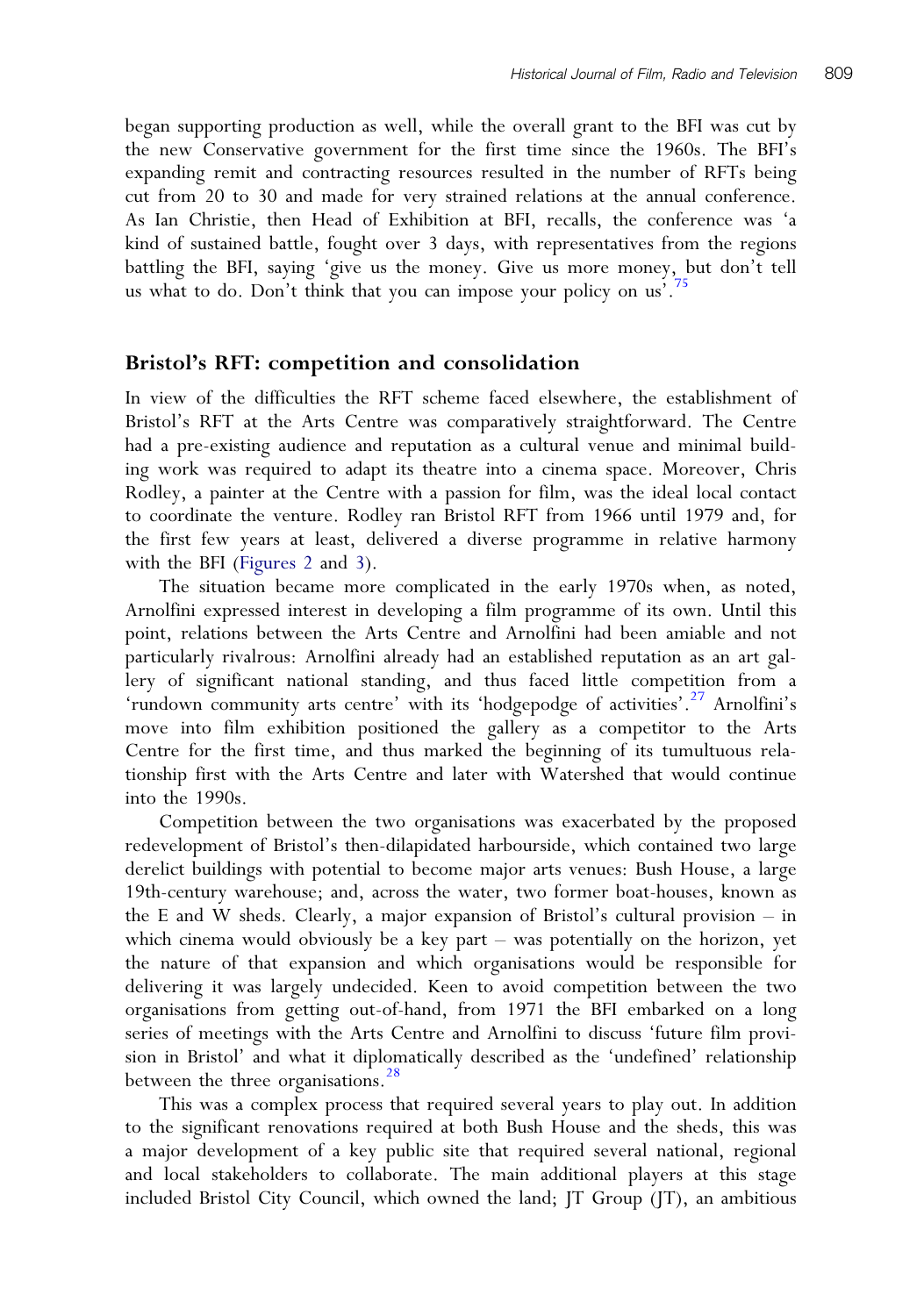<span id="page-8-0"></span>

Figure 2. Bristol Arts Centre programme (cover), Spring 1966 (Bristol Archives, ref. no: 42633/1/1/1).

local design and construction firm keen to capitalise on harbourside redevelopment; and South West Arts (SWA), the Regional Arts Association for the South West. Each of the stakeholders involved had different agendas and ambitions and were often dealing with internal power struggles of their own. Furthermore, long-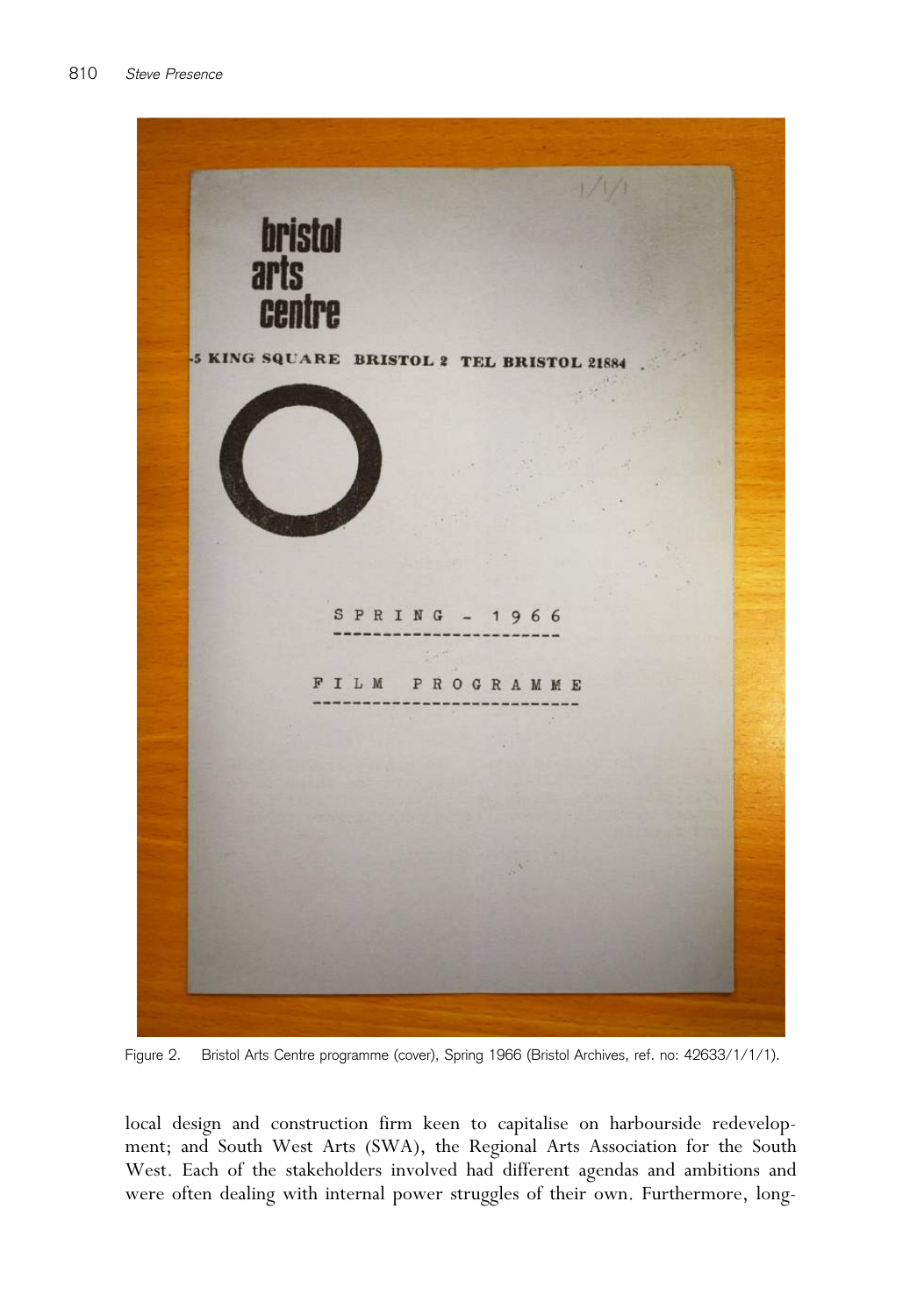<span id="page-9-0"></span>

Figure 3. Bristol Arts Centre programme (contents), Spring 1966 (Bristol Archives, ref. no: 42633/1/ 1/1).

term strategy and day-to-day delivery had to be worked-out simultaneously – and kept changing.

Arnolfini took priority because it was Bristol's most prestigious arts venue and because its situation was most urgent, with the lease on its Queens Square premises (also held by JT) due to expire by the end of 1972. Therefore, earlier that year it was agreed that Arnolfini would share joint-tenancy of Bush House with JT, which would refurbish the warehouse as a mixed-use site, with the gallery occupying the lower two floors and JT based in offices above it ([Figures 4](#page-10-0) and [5](#page-11-0)).<sup>[29](#page-27-0)</sup> However, while the building work was taking place, Arnolfini was temporarily relocated to a partly-refurbished W shed ([Figure 6](#page-11-0)). Utilising the space for exhibitions, music performances and a cafe, here Arnolfini also launched its new BFI-funded film programme, Arnolfini Film, in March 1973 ([Figure 7](#page-12-0)). Described by curator David Hopkins as 'engaged in ideological critique', Arnolfini Film's first programme comprised The Salamander (1971), a Swiss-French psycho-drama cowritten by the art critic, John Berger; the recently rediscovered 1926 Japanese horror film, A Page of Madness; Aleksandr Medvedkin's soviet slapstick, Happiness (1935); and the Third Cinema classic, Hour of the Furnaces (Octavio Getino and Fernando Solanas, 1968). Such a programme would have met with approval from the BFI at the time, but funding two separate film programmes in Bristol was not ideal given the BFI's concerns, noted above, that RFT funding was already spread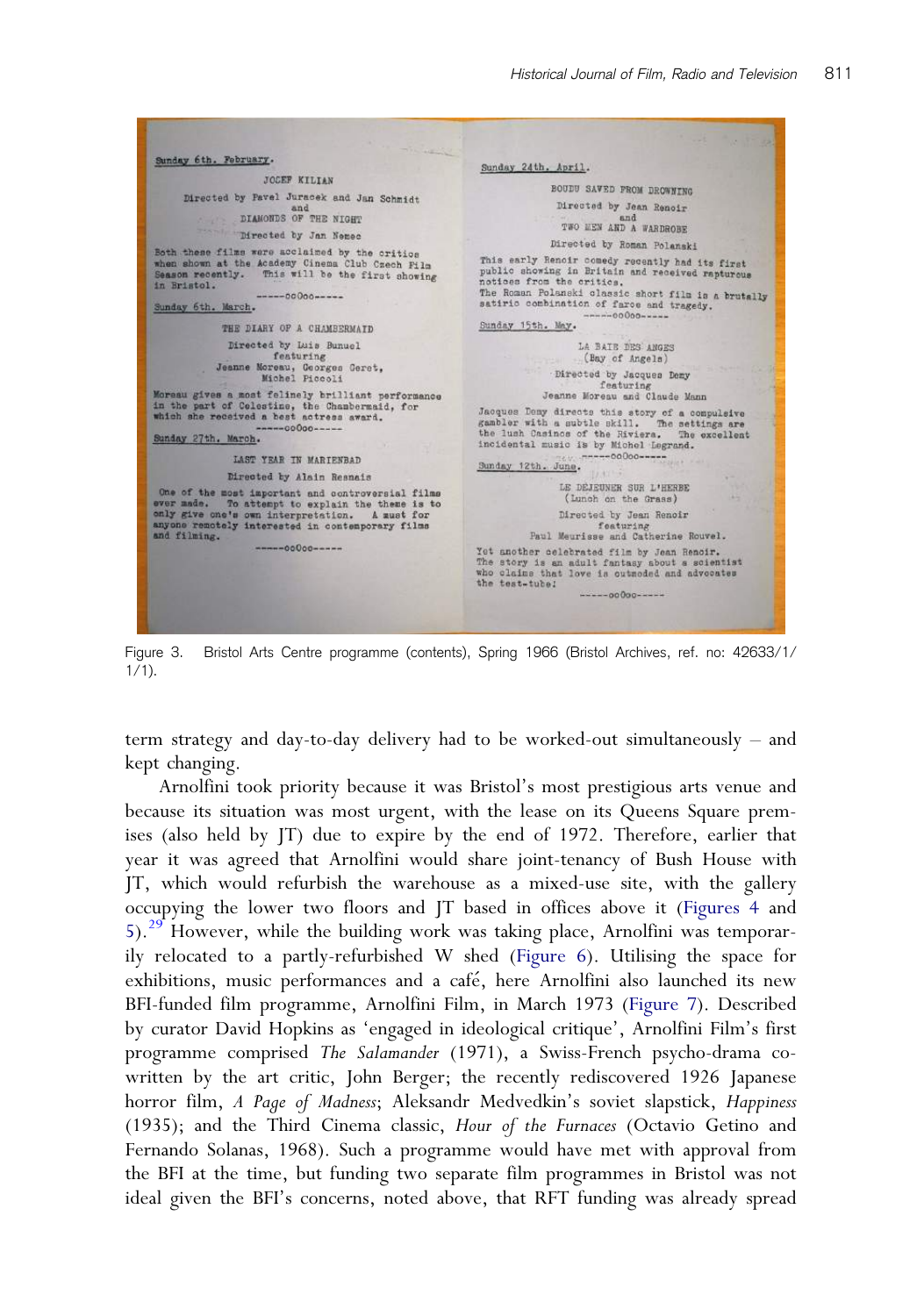<span id="page-10-0"></span>

Figure 4. Bush House rebuild (interior), November 1974 (Bristol Archives re. no: 43371/Adm/3/4/2/4).

too thinly. Thus, from the BFI's point of view, Arnolfini Film was always only a temporary measure. Indeed, in January, 2 months before the launch of Arnolfini Film, the BFI had proposed turning E and W sheds into a major 'BFI-backed Film Centre'.<sup>[30](#page-27-0)</sup> This would provide the perfect vehicle with which to initiate its national plans to consolidate spending on RFTs in favour of fewer, larger initiatives and avoid competition between the two organisations in Bristol: with the new centre envisaged as a 'joint operation' between Arnolfini and the Arts Centre from 1976 onwards. $31$ 

However, the BFI's plan was not straightforwardly accepted by either the Arts Centre and Arnolfini nor the City Council. A dedicated film centre was opposed by the Arts Centre's Director, Roz Clark, and Chair, John Bedford, whose first love was theatre and who argued that 'the sheds' should become a new home for the existing Arts Centre with space for theatre and the arts alongside film. The council, meanwhile, initially wanted to demolish the docks altogether as part of a city-centre road-building project – plans which met with 'massive protest' and sparked a local campaign to save the sheds that continued until the end of the 1970s.<sup>[32](#page-27-0)</sup> Meanwhile, Arnolfini Film struggled commercially and the gallery's enthusiasm for the medium faded. Perhaps anticipating the new film centre across the water, by February 1975 Arnolfini's Council of Management was considering refocusing Arnolfini as 'a visual arts-based organ-isation centred on the gallery'.<sup>[33](#page-27-0)</sup> Nevertheless, these shifting agendas, combined with existing agreements and the need to maintain consistency in provision, meant that change was slow. Arnolfini therefore opened its new premises at Bush House, complete with new BFI-funded cinema facilities, in October 1975, and the BFI continued to fund two separate film programmes in Bristol until 1977.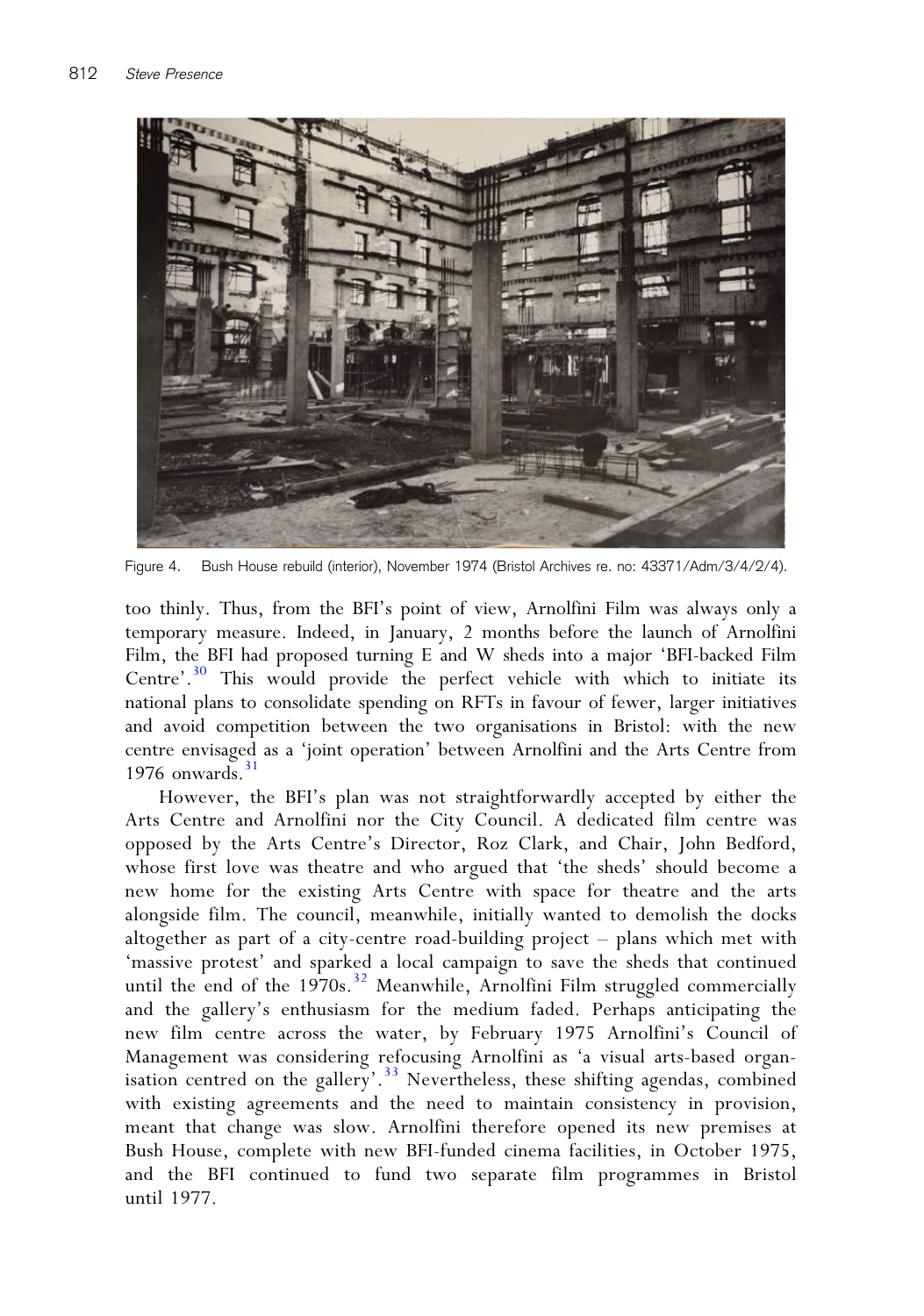<span id="page-11-0"></span>

Bush House renovation (exterior), November 1974 (Bristol Archives re. no: 43371/Adm/3/4/ Figure 5.<br>2/4).



Arnolfini's temporary home in W shed, c. 1973-5 (Bristol Archives re. no: 43371/Adm/3/4/ Figure 6.<br>2/4).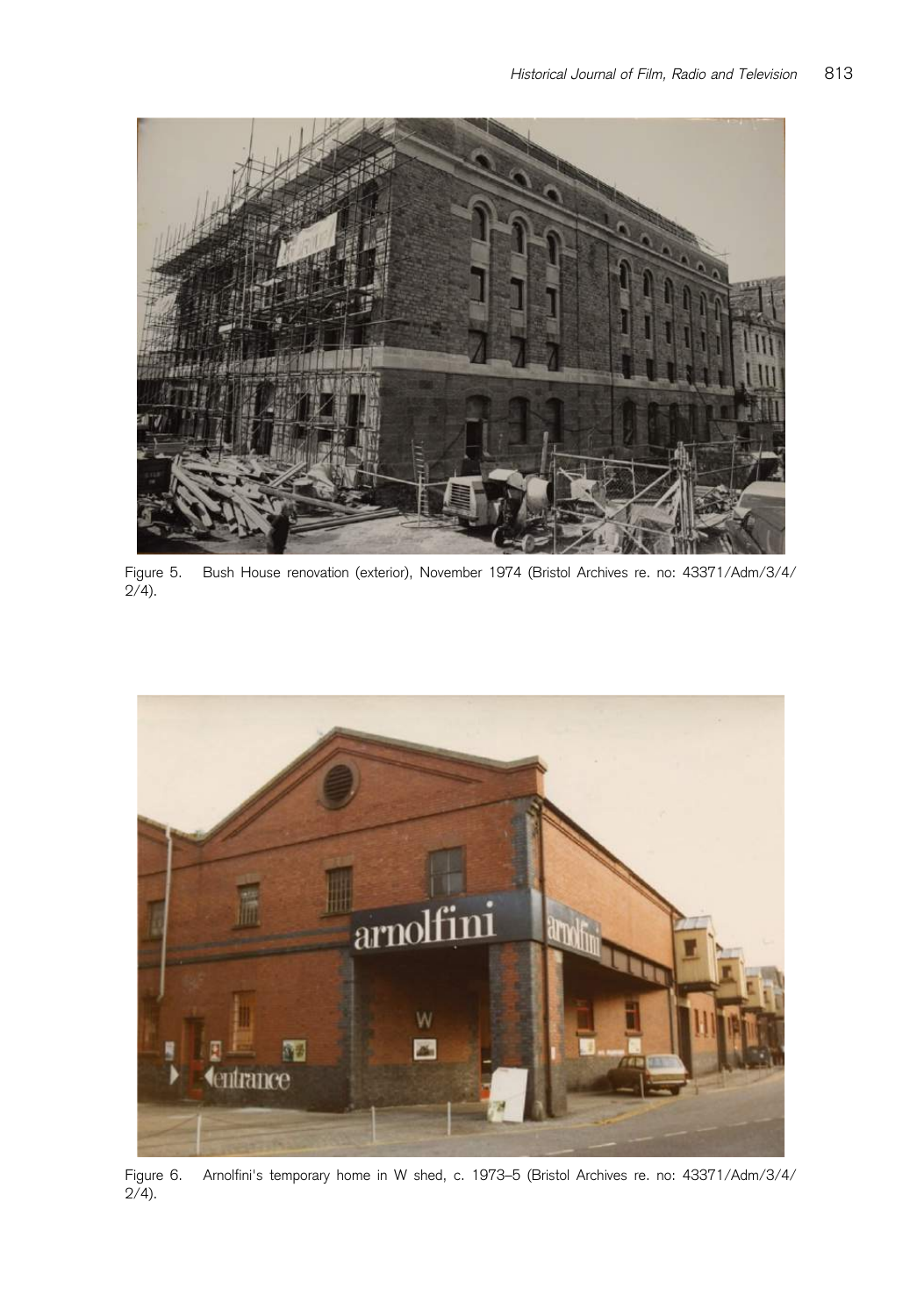<span id="page-12-0"></span>

Figure 7. Arnolfini Film, May 1973 (Bristol Archives: ref. no: 43371/Dept/Mk/3/4/3).

## Eye-to-Eye: a joint film programme

Arnolfini's move to Bush House made way for the renovation of E and W sheds but it was another four years before the council was finally persuaded – under pressure from the conservation campaign – to abandon the demolition of the sheds. In the meantime, the BFI sought a solution to the competitive tensions between its two Bristol RFTs in the form of a joint film programme, aptly named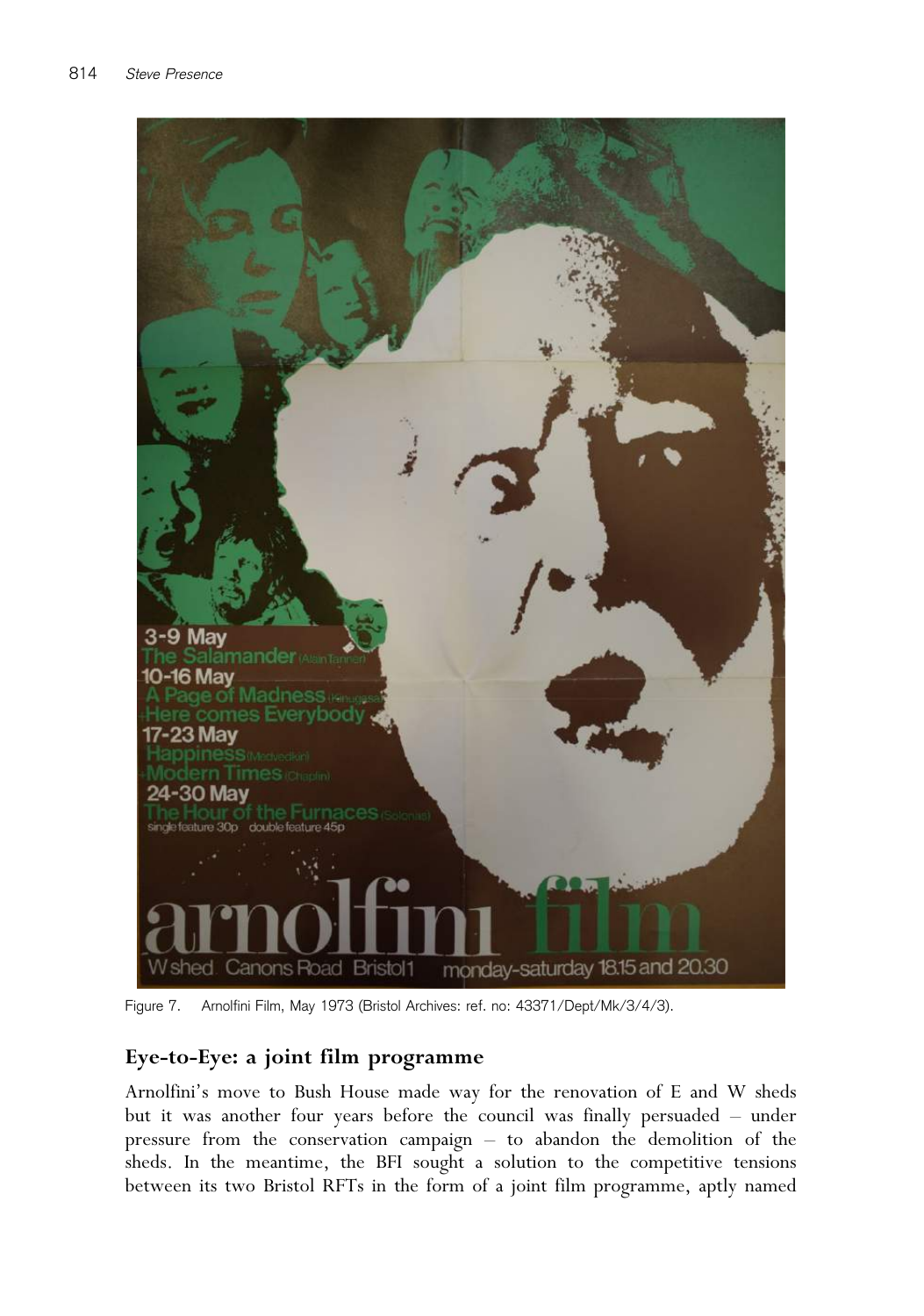

Figure 8. Eye to Eye programme launches, May 1977 (Bristol Archives: ref no: 43371/Dept/Mk/3/8/4).

Eye-to-Eye, to be co-curated by Chris Rodley at the Arts Centre and Archie Tate (who replaced Hopkins in 1976) at Arnolfini (Figures 8 and [9](#page-14-0)). The nature of this collaboration was to prove critical for Watershed's subsequent development. For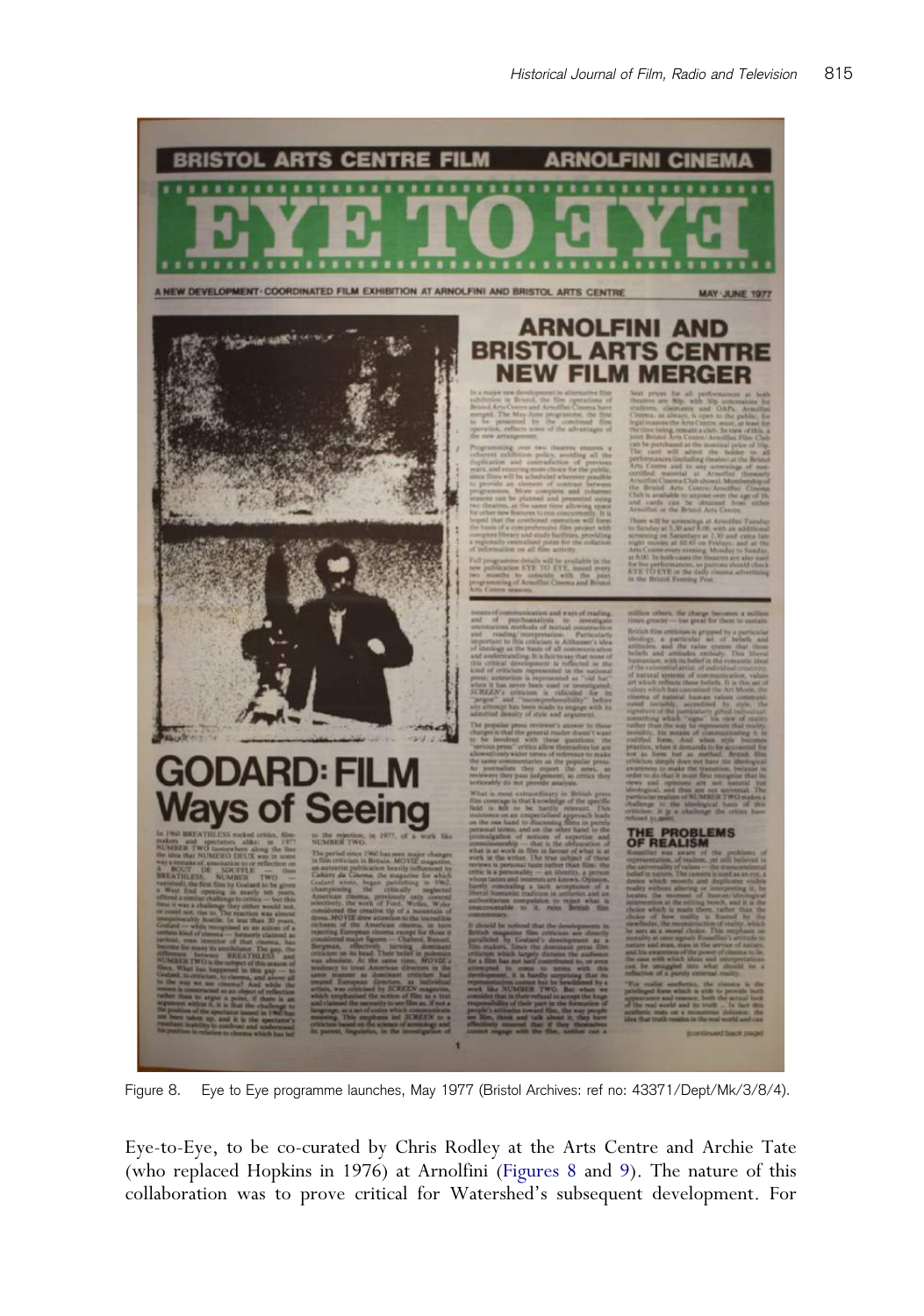<span id="page-14-0"></span>

Figure 9. Eye to Eye programme, May 1977 double-page spread (Bristol Archives: ref no: 43371/Dept/ Mk/3/8/4).

reasons outlined below, during this period the relationship between the BFI and Arnolfini deteriorated, while the Arts Centre gained an enterprising and energetic new film coordinator, Steve Pinhay. The BFI thus stopped working with Arnolfini altogether and transferred the entirety of its support to the Arts Centre which, following an internal power struggle of its own, was relocated to E and W sheds and transformed into Watershed, with Pinhay as its Director.

Eye-to-Eye launched in May 1977 and proved so successful that Rodley and Tate were head-hunted by London's Institute of Contemporary Art (ICA), where they moved to become joint-managers of its film programme in December 1978. In 1979, Pinhay and Steve Neale replaced Rodley and Tate at the Arts Centre and Arnolfini respectively. Pinhay was originally from Falmouth, and had studied Drama and English at the University of Hull (1970–3) before establishing a mobile 'film education unit' which had toured schools and community organisations across Yorkshire.<sup>34</sup> Neale was from Exeter, where he graduated with a degree in English in 1972 and was developing a reputation as respected film critic, teacher and writer. Both men were enthusiastic cinephiles in their late-20s and embraced the BFI's policy that screenings should be situated within broader programmes that encouraged critical engagement with film culture, history and politics. This alignment with BFI priorities is evident from their 1980 description of Eye-to-Eye as committed to:

the screening of films which challenge the aesthetic conventions and/or social attitudes of mainstream cinema … the promotion of ideas about film which challenge the bases and assumptions behind established film criticism … [and]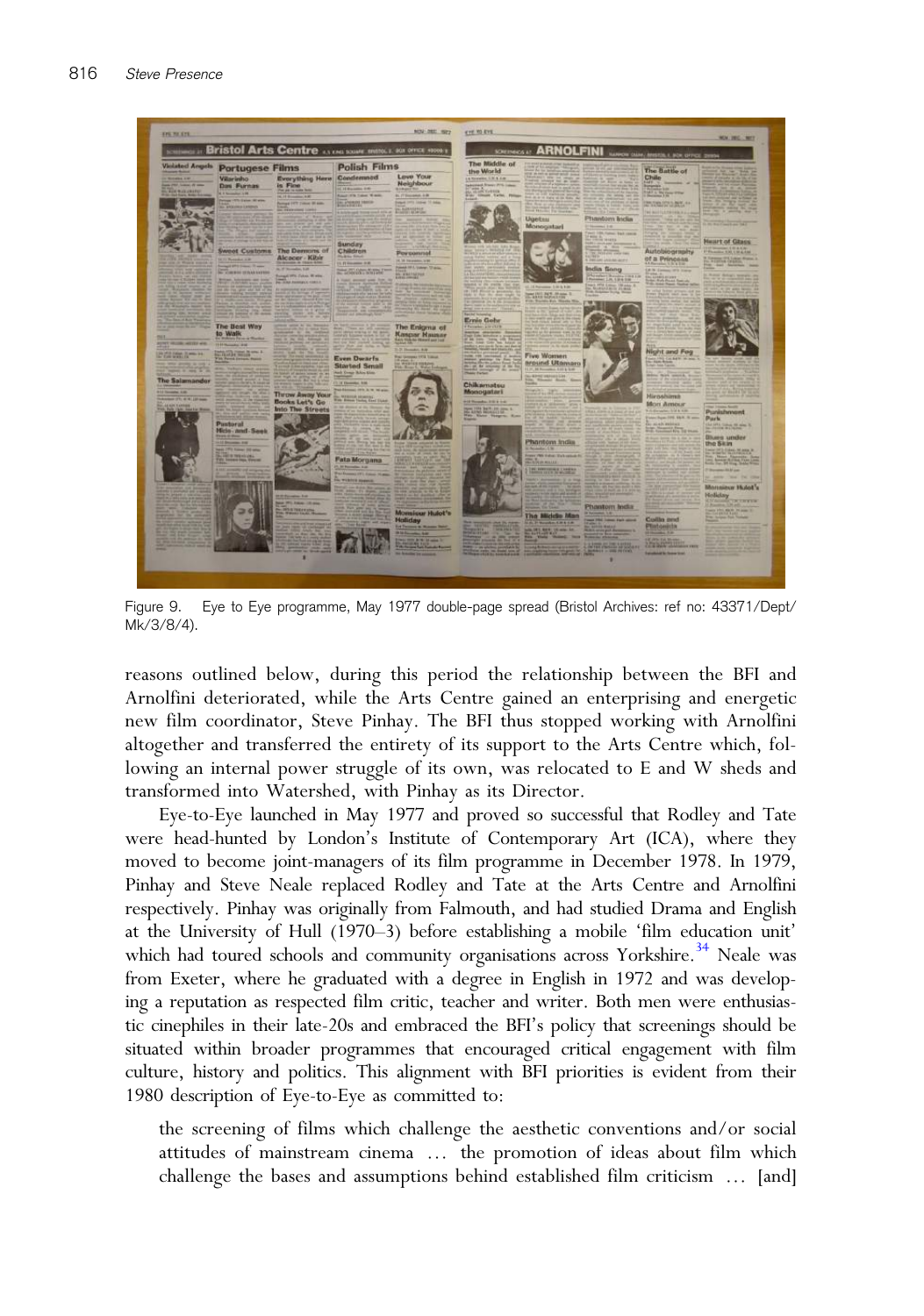exhibition practices which work against those institutionalised by the capitalised film industries in Europe and America.

… hence films are programmed into seasons, rather than presented as a series of apparently random unrelated one-off screenings, the logic behind [each season] being stated through the … publicity that we currently use – monthly posters and the bi-monthly Eye-to-Eye broadsheet.<sup>35</sup>

However, though the Eye-to-Eye programme was successful, it did not improve relations between either Arnolfini and the Arts Centre or Arnolfini and the BFI. As Pinhay recalls, 'Eye-to-Eye was a bubble. [It] wasn't really Arnolfini and the Arts Centre. It was Steve and I working with the BFI'.<sup>[36](#page-27-0)</sup> Indeed, Neale disliked Arnolfini's attitude to the film programme, which he felt was subordinated to the other arts, a view which was increasingly shared by the BFI. According to Christie,

we felt that Arnolfini would not take film seriously … It saw itself as a beacon of regional visual arts culture, of which film was a part. So they showed some film but in a rather sort of erratic way. They didn't have a lot of slots for film. We said, 'Look, this is crazy. You're not serving Bristol properly. Nor are you running a coherent film exhibition programme'. They said, 'No, we don't want to run a coherent film exhibition. We are a gallery that shows film'. [37](#page-28-0)

With the relationship between Arnolfini and the BFI soured, when Bristol City Council put E and W sheds out to tender in 1979, inviting proposals for 'an attractive combination of public and commercial uses', Arnolfini was dropped from plans for the proposed film centre.<sup>[38](#page-28-0)</sup> Eye-to-Eye ran until March 1981, after which Arnolfini curated its film programme independently. Despite the positive spin that was put on these events in Arnolfini's public programme, they caused much consternation among its management.<sup>[39](#page-28-0)</sup> Indeed, the year after Watershed opened, Arnolfini management were still expressing 'despair at the BFI's handling of the situation, having invested so much public money into Arnolfini's cinema seven years ago, to be now overseeing its potential demise'.<sup>[40](#page-28-0)</sup>

Reconceived to fit the council's brief, the Arts Centre now led a consortium with JT and Dartington Hall Trust, a Devon-based estate and educational charity with which JT, the University of Exeter and the University of Bristol was also involved. JT would take the head lease on the sheds and develop the ground floor into a series of commercial spaces to be rented out, while the Arts Centre would transform the first floor into 'Britain's First Media and Communications Centre'. [41](#page-28-0) The council approved the bid in late 1980 and renovation work began the following year.

#### Britain's first Media Centre: 'A sprat to catch a mackerel'

The prospect of a new home on the harbourside prompted an internal struggle at the Arts Centre. As noted, both the Arts Centre's Director and Chair, Roz Clark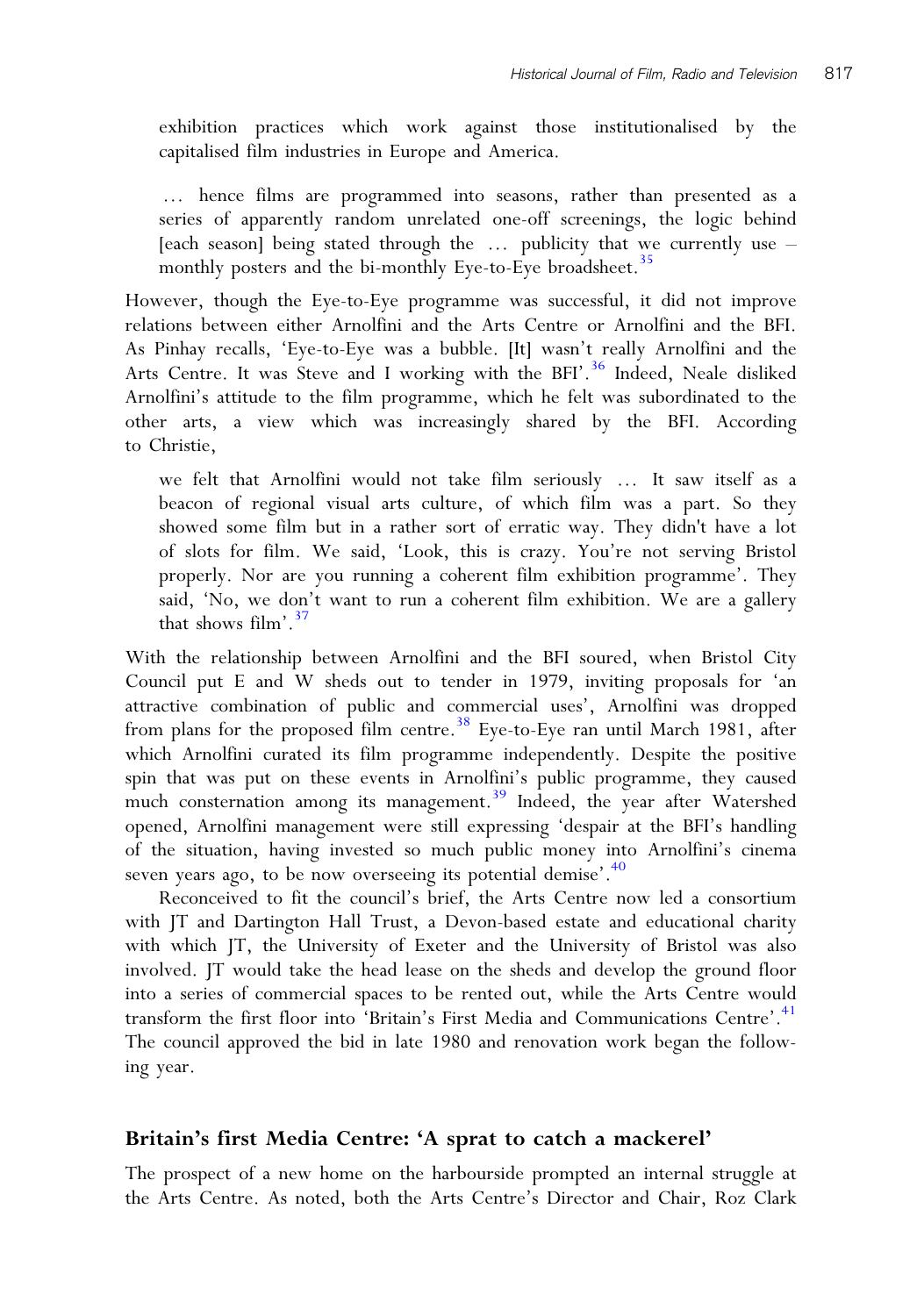

Figure 10. Eric Forbes, Chairman of South West Telecommunications Board, announcing support for Watershed, on April 23, 1981. Left to right: Richard Zamboni, Managing Director, Sun Life Assurance; Tony Bryne, Watershed Project Director; Eric Forbes; and Steve Pinhay, Watershed Director. Watershed Arts Trust Progress Report no. 2, July 15, 1981 (Bristol Archives: ref. no: 35510/Com/21/10/1).

and John Bedford, were from theatre backgrounds and felt that the new venue should be, like the Arts Centre, 'a predominantly theatre-based complex' with provision for the other arts a secondary concern.<sup>[42](#page-28-0)</sup> However, Pinhay and Debbie Ely, the new gallery manager at the Arts Centre, argued that the arts centre model was outdated and pursued an agenda that was clearly much more aligned with the BFI's plan for a 'media centre' that would combine a two-screen cinema with space to produce and exhibit other contemporary media arts – video, photography and television – alongside conferencing facilities and a restaurant and bar area. Pinhay understood the power of this exciting new brand identity and had the backing of the BFI, the largest of the Arts Centre's funders. This made Pinhay the most influential local player in the process and by 1980, with Bedford now onboard, Pinhay displaced Clarke as Director of the Arts Centre and became Director-incumbent of the new media centre.

The power of the media centre brand was a key part of Watershed's development and an enticing concept in the early 1980s. This brand power enabled Pinhay and Tony Byrne – a marketing executive appointed by JT who worked with Pinhay to fundraise for the project, and thus another key player in Watershed's development – to assemble what Pinhay described as 'a committee of the self-interested': an array of local, regional and national stakeholders, each with interests in the project going ahead (Figure 10).<sup>[43](#page-28-0)</sup> The BFI would finally gain its flagship regional cinema centre, while the city council received a much-needed means of dockside regeneration. For JT, the media centre represented 'a sprat to catch a mackerel': a smaller project which provided the means to secure its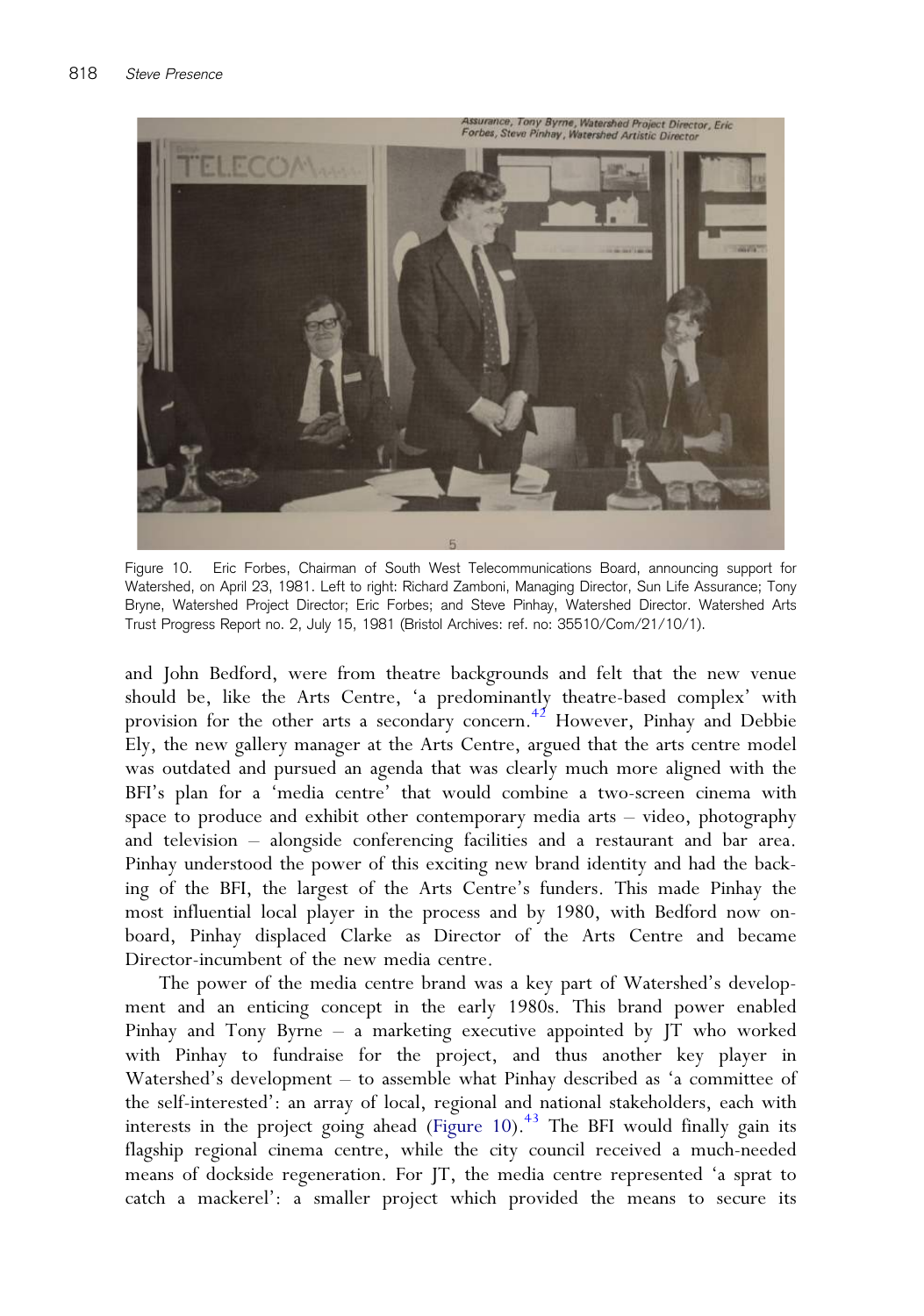continuing participation in the larger, longer-term process of harbourside redevelopment.<sup>44</sup> The media centre brand also attracted a host of other stakeholders – including BBC Bristol; Harlech Television (HTV); Sun Life Assurance, a national insurance firm recently relocated to Bristol; and Allied Irish Bank, also based in Bristol – which provided a combination of in-kind and (typically loaned) cash support.<sup>45</sup> Sun Life Insurance became the biggest investor when it loaned Watershed £200,000 (in return for which Watershed's photography gallery was named the 'Sun Life Gallery'), and Allied Irish provided both a cash advance and the temporary use of its premises at 84 Stokes Croft, which became the Arts Centre HQ after the sale of its King Square venue (the proceeds of which was also part of the Watershed development project). This array of well-heeled partners helped leverage the resources required to launch the nascent media centre amidst the 1980–1 recession and the severe programme of public funding cuts imposed by Margaret Thatcher's Conservative government (Table 1).

Given this context, the business model underpinning the new media centre was also highly appealing. Unlike most cultural organisations until that time, which had come to depend on relatively well-resourced public arts funders for most of their income[,46](#page-28-0) Watershed was set-up as a charitable Trust which owned a commercial trading arm, Watershed Trading, as a subsidiary. $47$  Watershed Trading would run the bar, restaurant and conferencing space as a for-profit business, and then donate a proportion of its profits to the not-for-profit charity. This combination of entrepreneurialism and self-sufficiency not only chimed with the Thatcherite zeitgeist, it also promised a potentially exciting means of survival in the face of a government that was profoundly hostile to all manifestations of state subsidised culture.

#### Watershed's early years, 1982–90

Watershed opened its doors on 7 June 1982 [\(Figure 11\)](#page-19-0) and immediately proved immensely popular. This was just prior to the start of the multiplex era and Watershed thus offered Bristol audiences a plush new cinema experience that con-trasted with dilapidated state of cinemas elsewhere.<sup>[48](#page-28-0)</sup> Watershed's alluring status as Britain's first media centre also contributed to its large audiences and attracted national media attention, while its 'mixed economy' business model saw Watershed become 'a tourist operation for cultural development', prompting several visits from other cultural organisations keen to replicate Watershed's promise of sustainability in the face of severe funding cuts.

Watershed's successful opening was also partly a result of Pinhay's savvy leadership. Keen to capitalise on this attention and secure Watershed's status as a regional venue of national significance, Pinhay's new team organised three highprofile opening events: an HTV-sponsored full orchestral screening of Abel Gance's newly-restored Napoleon (1927); a screening and  $Q + A$  with Alan Parker, a director of international repute following the success of Bugsy Malone (1976) and Midnight Express (1978); and the first Monty Python retrospective with several of the pythons as guests.<sup>49</sup> These events 'set a precedent' for Watershed and ensured its successful start. As Ely emphasises, Watershed 'immediately got massive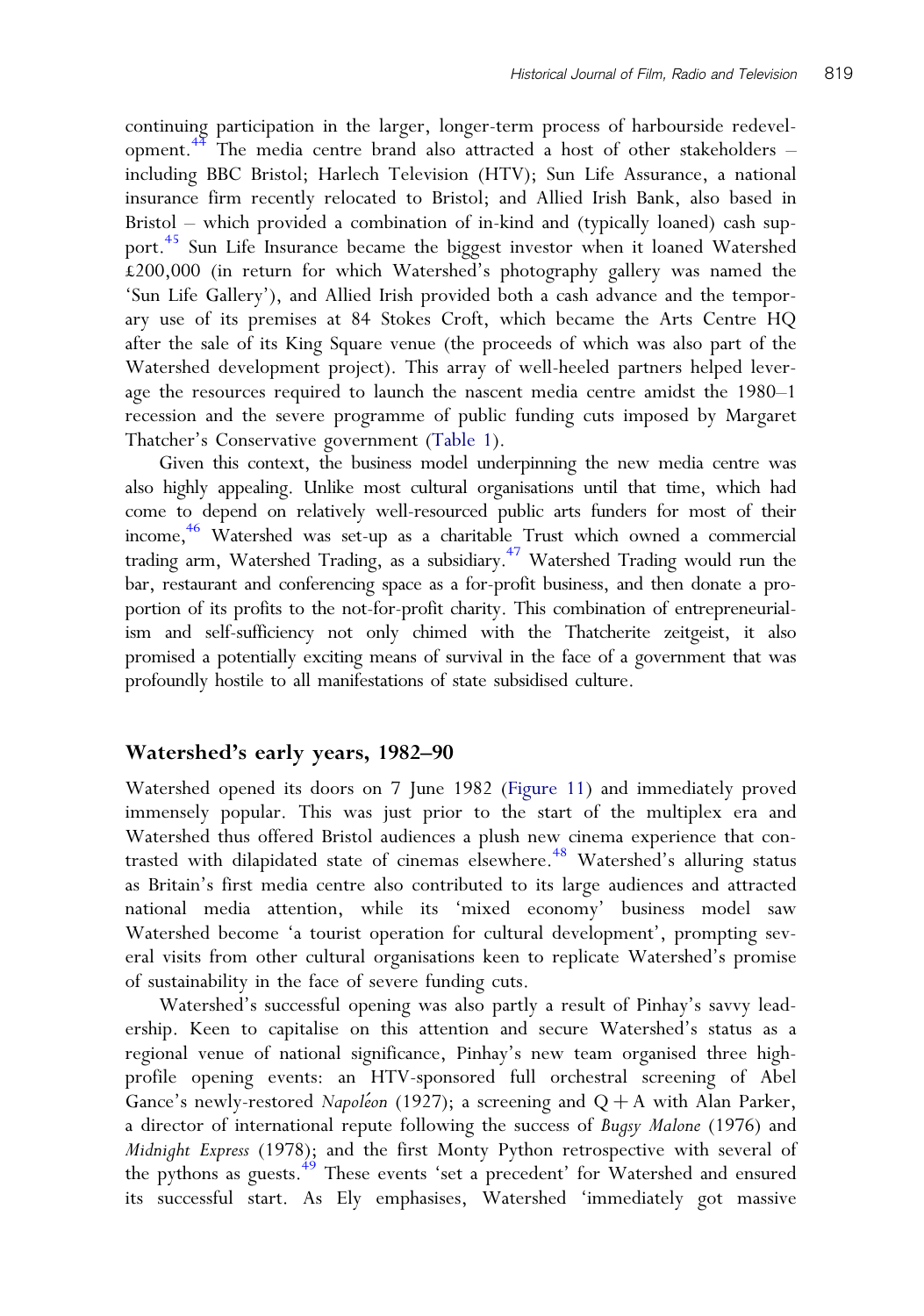|                                                        | Monetary<br>contribution |                                                                                                                                                                                                     |
|--------------------------------------------------------|--------------------------|-----------------------------------------------------------------------------------------------------------------------------------------------------------------------------------------------------|
| Organisation                                           |                          | In-kind support/detail of monetary contribution                                                                                                                                                     |
| <b>Bristol City Council</b>                            |                          | Peppercorn rent for 99 years                                                                                                                                                                        |
| BFI                                                    | 100,000                  | Donation of all projection equipment, priority                                                                                                                                                      |
|                                                        |                          | revenue funding                                                                                                                                                                                     |
| <b>Bristol Arts Centre</b>                             | 98,500                   | From sale of Kings Square premises                                                                                                                                                                  |
| JT Group                                               | 80,000                   | 80,000 allowance on the contract price for surplus<br>space released by the Trust in W shed. JT also<br>'offered revenue grants of £10,000 pa for<br>6 years' (it is unclear if these materialised) |
| <b>British Telecom</b>                                 |                          | Sponsorship of wiring matrix throughout the<br>Trust areas                                                                                                                                          |
| Sun Life Assurance                                     | 250,000                  | To sponsor Watershed's auditorium and a national<br>photographic competition                                                                                                                        |
| Historic Buildings Council<br>and Bristol City Council | 30,000                   |                                                                                                                                                                                                     |
| <b>ICI Paints</b>                                      |                          | Donation of all paints, varnishes and finishes for<br>the exterior and interior of the Trust areas, as<br>well as technical and colour consultancy services                                         |
| Pelling and Cross                                      |                          | Sponsorship of all equipment and fixtures for the<br>photographic studio                                                                                                                            |
| Clerical Medical and General                           |                          | Part-time secondment of an officer for up to<br>3 years to help with administration                                                                                                                 |
| Clifton Charitable Trust                               |                          | Sponsorship of salary and expenses of Project<br>Director. Revenue grants of £1000 pa<br>for 10 years                                                                                               |
| W H Smiths                                             |                          | Sponsorship of Radio Play Competition for young<br>writers in association with the Playrights<br>Company and Radio West                                                                             |
| IBM (UK) Ltd                                           |                          | Provision of two word processors to the Trust                                                                                                                                                       |
| Kleen-e-ze                                             |                          | Sponsorship of draught-excluding equipment                                                                                                                                                          |
| The Hayward Foundation                                 | 5000                     | Grant to Trust                                                                                                                                                                                      |
| The Van Neste Foundation                               | 1000                     | Grant to Trust                                                                                                                                                                                      |
| Total                                                  | 564,500                  |                                                                                                                                                                                                     |

#### **TABLE 1** Monetary and in-kind contributions to Watershed

audiences, absolutely massive. It was extraordinary … It was heaving with people the whole time. It was just very, very popular'.<sup>[50](#page-28-0)</sup>

Yet beneath the large audiences and media spotlight, Watershed quickly encountered serious financial difficulties. Though it paid only a peppercorn rent, Watershed could not generate sufficient funds to maintain the running of the organisation, service the many loans that financed it and cover the large building management charges levied by its landlord, JT. As summarised by Pinhay: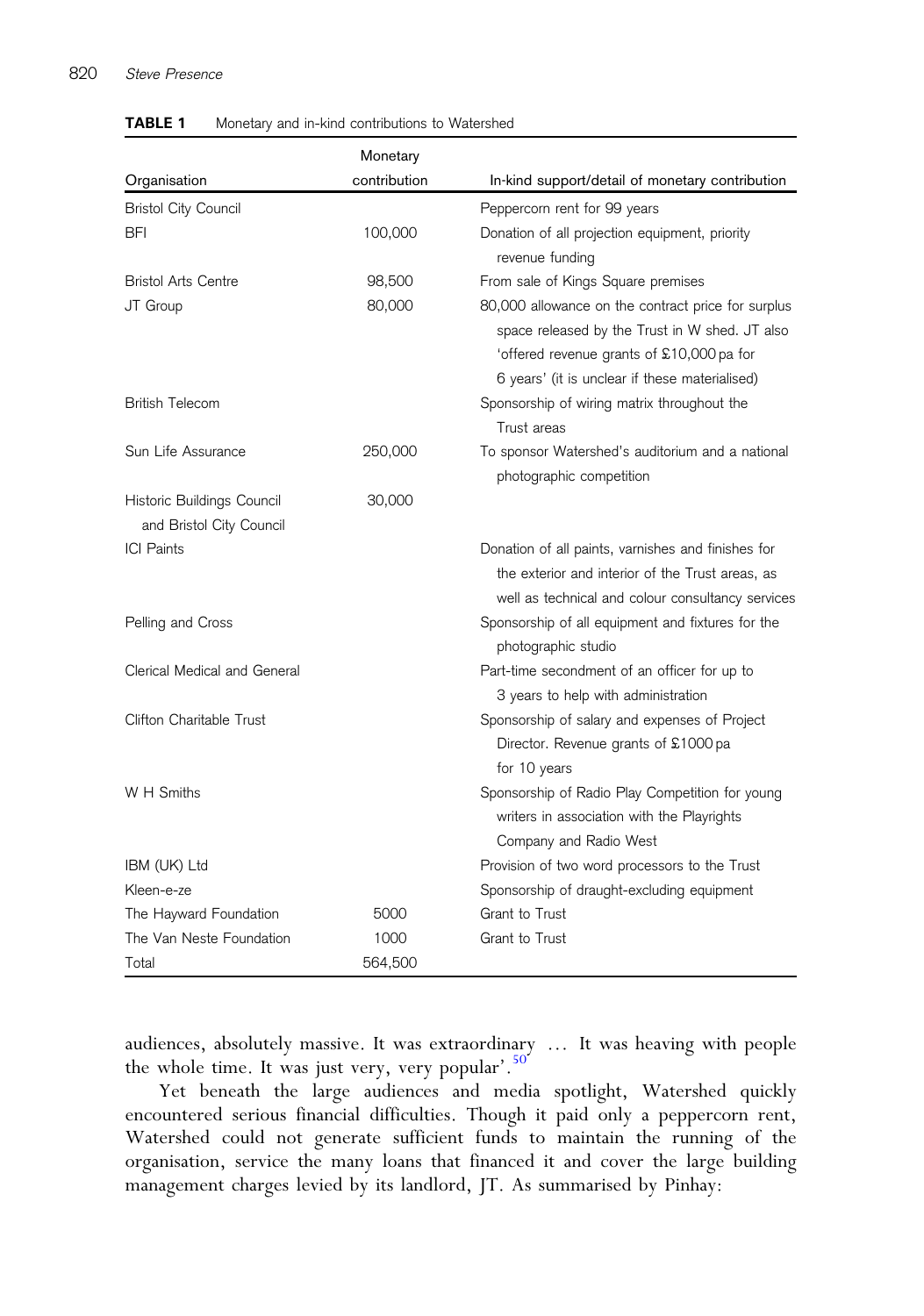<span id="page-19-0"></span>

Figure 11. Watershed's opening programme, June 1982 (Source: Watershed Archive).

Financially it was a massive challenge just keeping those fucking doors open. Every year effectively was a crisis. It wasn't properly underpinned. We didn't get enough funding from the BFI. Our box office couldn't underpin that. And we had these massive debts: there was too much loan financing in the place.<sup>[51](#page-28-0)</sup>

Thus, by summer 1985, Watershed was already in an 'extremely serious financial position', with cash-flow forecasts estimating a total stop in November and a £50,000 deficit predicted by the end of the financial year.<sup>[52](#page-28-0)</sup> Furthermore, the much-trumpeted public–private funding model had not raised enough even to finish the renovation work and Watershed opened before it could be completed, with the conference and gallery spaces barely fit for purpose. As Ely recalls: 'all the gallery and conferencing and all the things which are in the far shed were just empty. There was just nothing there. I literally built the first walls myself because the money had ran out'.<sup>[53](#page-28-0)</sup> The condition of the building, especially the conferencing space, further limited Watershed's income-generating capacity.

Several other factors exacerbated Watershed's financial difficulties. One was under-staffing, with senior employees often performing two roles: Pinhay was both Director and film curator; Ely was Deputy Director and gallery curator; and Sara Davies worked part-time and was both Watershed's publicist and its events coordinator. Watershed's small team was also relatively young – in their early 30s or younger – and thus inexperienced. Neither Pinhay nor his staff had ever ran a restaurant or café-bar, for example, and large servings of food and after-work drinks on-the-house meant that despite 'doing enormous business' the bar was also 'losing huge amounts of money'.<sup>[54](#page-28-0)</sup> Furthermore, the new organisation had yet to find a balance between its commercial and cultural imperatives and this caused tension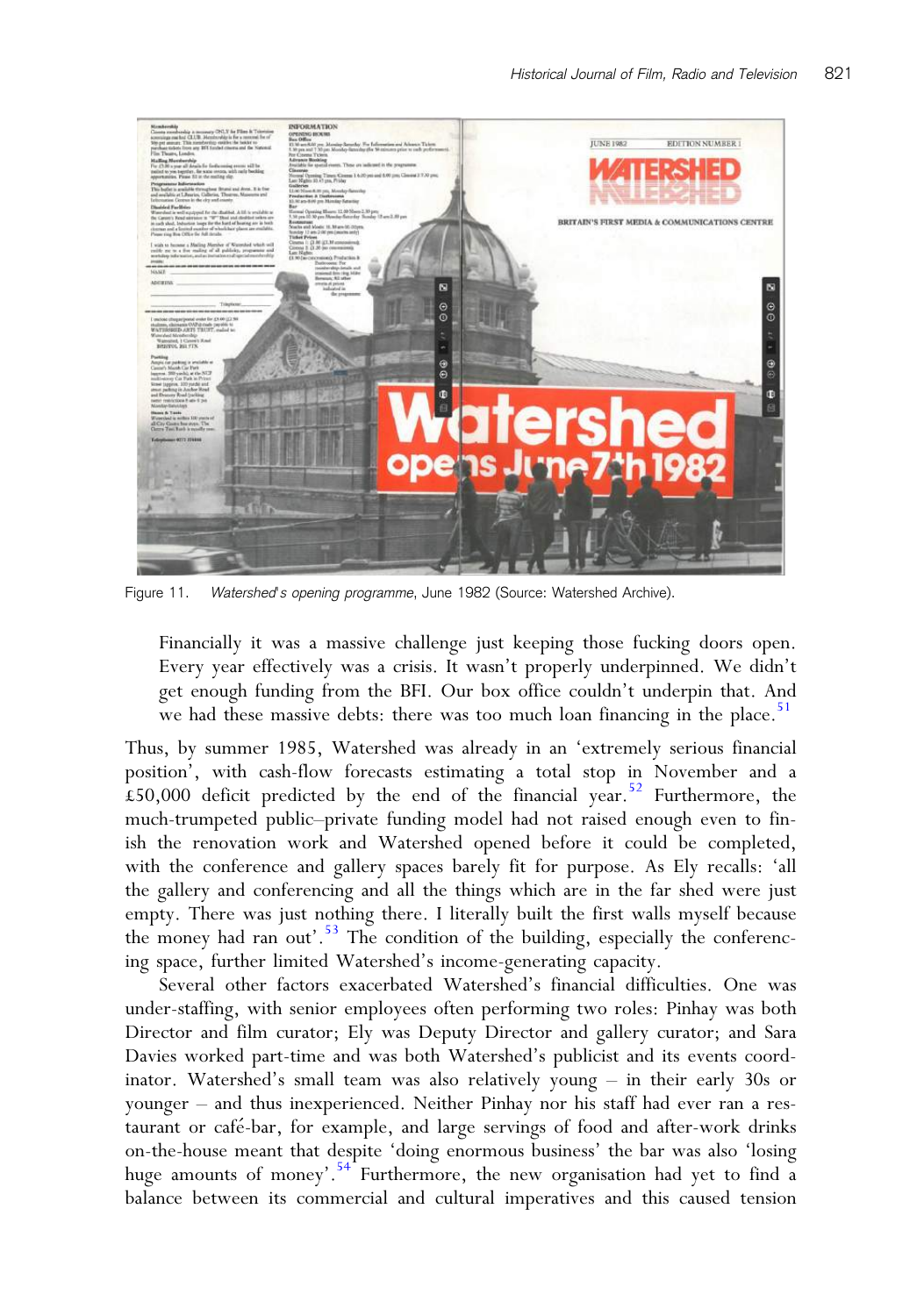among the staff, with some of the creative team objecting to kinds of groups that hired the conference spaces.<sup>[55](#page-28-0)</sup>

Under-funded and understaffed, Watershed also undertook an enormous range of activities as it struggled to live-up to the expansive notion of what a media centre should be. Watershed's team were running a two-screen cinema, a photography gallery and darkrooms, video production services, a conference facility and a cafe-bar and restaurant. The photography and media production sides of the organisation also ran programmes of educational courses and talks, while Davies organised a popular series of talks by authors such as Salman Rushie, Arthur Miller and E. P. Thompson. Watershed's production activities even expanded into what was intended to be a fully-fledged production company, Watershed Television Ltd, designed to win external commissions. Thus, the 'brilliant marketing idea' of a media centre that helped get Watershed off the ground was also, as Michael Rose – who was hired as film programmer after Pinhay left – recalled, 'kind of a curse'. [56](#page-29-0) With Watershed's limited resources, producing innovation across the spectrum of media arts was an obligation that was impossible to fulfil.

Despite its multi-media remit, cinema was always at the heart of Watershed, and the BFI remained its principal funder. Yet even here efforts to generate boxoffice revenue – unpredictable at the best of times – were hampered by continued competition from Arnolfini. Despite the BFI's fractious relationship with the gallery, it had continued to fund Arnolfini's rival film programme, and Pinhay and Stoneman – who replaced Neale as Arnolfini programmer in 1980 – would therefore compete with one another for audiences. To ease this competition, in 1985 the BFI applied a '3-screen model' across the two organisations, with Watershed's Cinema 1 as Screen 1, Arnolfini as Screen 2 and Watershed's Cinema 2 as Screen 3.<sup>[57](#page-29-0)</sup> This may have eased competition between the two organisations but it also further limited Watershed's potential box-office income, and even record-breaking hits with films such as *The Draughtsman's Contract* (1982) and *Kiss of the Spiderwoman* (1985) were insufficient to cover losses elsewhere.

Watershed staggered on through the 1980s and survived this period largely through the commitment of its staff and goodwill of its funders. Several interviewees emphasised the energy Pinhay inspired in his colleagues, and this continued even after he left in early-1987. As Rose recalls, 'everyone was very, very passionate. We were there from early in the morning until late at night. It was more than a job; it was something you lived and breathed'. [58](#page-29-0) Watershed's public funders were equally committed to its existence. On several occasions BFI and SWA grants were brought forward to avoid various cashflow crises, for instance, and Bristol City Council approved an interest free loan to cover interest payments on debts to JT in 1986.[59](#page-29-0) From 1986 to 1989 Dartington Hall even donated its 50% share of the trading company's income to the Trust. However, as Watershed management were all too aware, these palliative measures only delayed the inevitable.

Several factors conspired to bring things to a head by the end of the 1980s. The state of the building was now in urgent need of repair. Watershed's filmmaking equipment had deteriorated to such an extent that it could no longer run production courses, and several admin, finance and kitchen staff had left. Pinhay was replaced by two staff: Ian Pye, the former director of NME magazine, was hired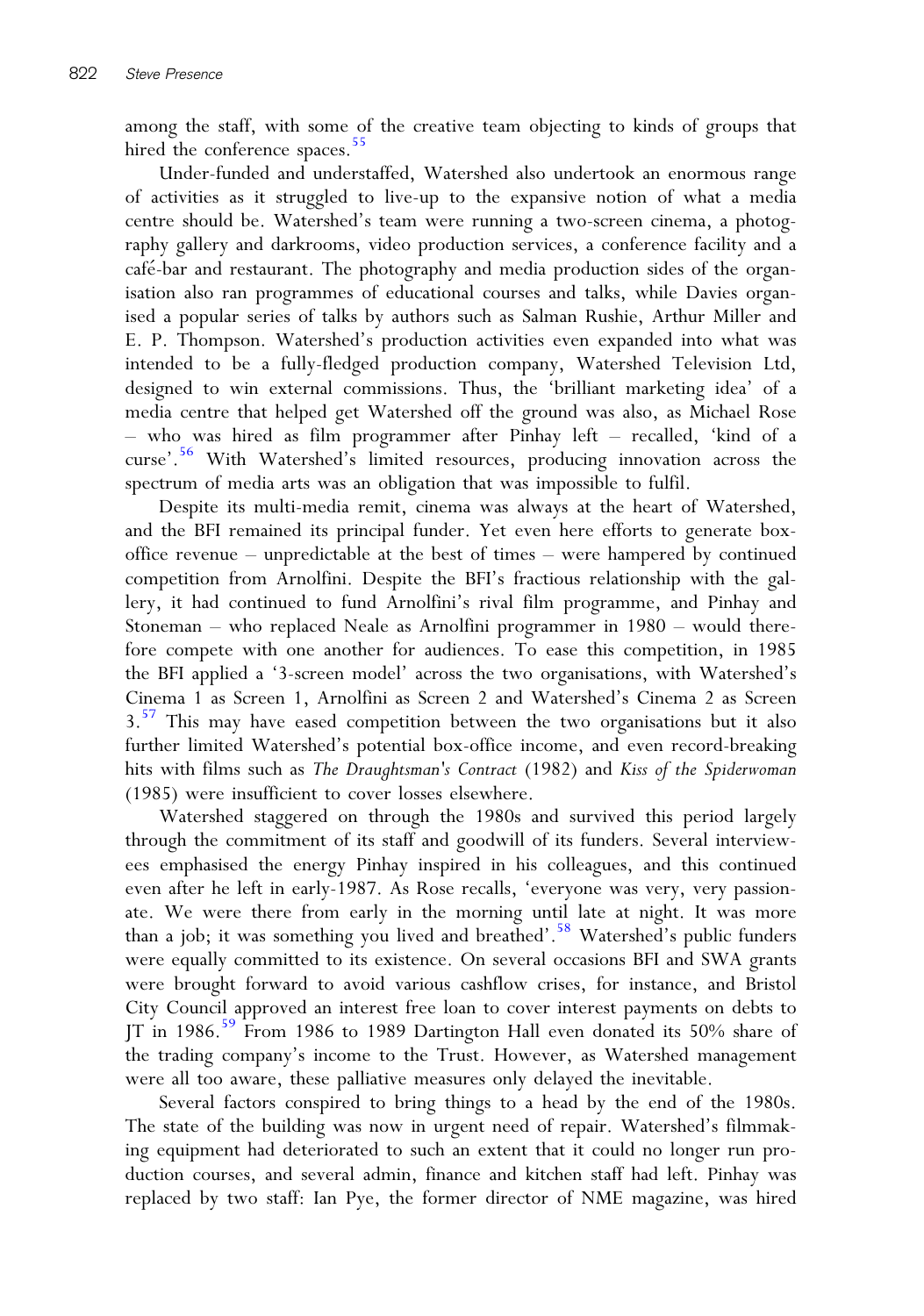as the new Director, and Rose as film programmer with a remit to programme both Watershed and Arnolfini. While Rose's position eased competition between Watershed and Arnolfini, it did not address the problem of splitting box office between the two venues and could not solve Watershed's deeper financial problems. Moreover, in 1987 JT issued Watershed an invoice for £56,000 to cover management charges. This massive fee far exceeded what had been budgeted for and significantly destabilised the organisation. The city council, under pressure from central government cuts, also requested its debts be serviced. Pye was unable to improve Watershed's rapidly deteriorating situation and left in 1989. Between 1989 and 1991 Stephanie Brammer, Pye's deputy, took over as Director with Linda Skinner from Bristol Polytechnic as Chair. To raise some capital, they surrendered Watershed's peppercorn in exchange for a rent-bearing lease, but the money was quickly spent and Watershed's financial situation worsened further. By the end of the 1980s, Watershed's liabilities exceeded its assets by almost £86,000.<sup>[60](#page-29-0)</sup> By the start of the 1990s it was facing bankruptcy.

### Commerce, creativity and sustainability: Dick Penny

Watershed's upturn under the leadership of Dick Penny constitutes a pivotal moment in its history. Indeed, Penny's relationship with Watershed now spans almost three decades, and his name has become synonymous with the organisation. However, Penny's role as Director of Watershed in fact comprises two distinct phases.

In his first period as Director, from 1991 to 1993, Penny was hired for his business management skills. Unlike Watershed's previous Directors, Penny had begun his career working in industry, and this experience formed the bedrock for his subsequent career in the arts. Originally from Worcestershire, Penny had moved to Bristol in 1974 to be with his then girlfriend, a student at Bristol University. Though passionate about theatre, Penny found employment in manufacturing: first as a production controller at a furniture company in Avonmouth, then at a commercial vehicle builder, making fire engines and buses, and later at a textile factory. $61$  By the early-1980s, Penny had moved into theatre management. Between 1980 and 1983 he successfully ran The Little Theatre, a 300-seat venue attached to Colston Hall, and from 1983 to 1986 Penny was Associate Director at the prestigious Bristol Old Vic, with a brief to develop the programme and build its audience. By the end of the decade, he had developed a reputation as a 'fixer' of struggling cultural organisations. It was this reputation that led to Penny being recommended to the BFI as someone who might be able to address the financial problems at Watershed which, when he arrived in 1991, had just recorded losses of £260,000. These losses added to a general fund deficit of £596,000, and Watershed had a further £300,000 of debts due before the end of the year.<sup>[62](#page-29-0)</sup>

Penny immediately embarked on a drastic rescue operation that sought to radically cut costs, overhaul Watershed's activities to 'focus on fewer things and doing them better' and to refinance the organisation.<sup>[63](#page-29-0)</sup> Several staff were made redundant and those that remained were instructed to accept cash-only payments to mitigate Watershed's cash-flow crisis. Penny also instituted strict oversight of cash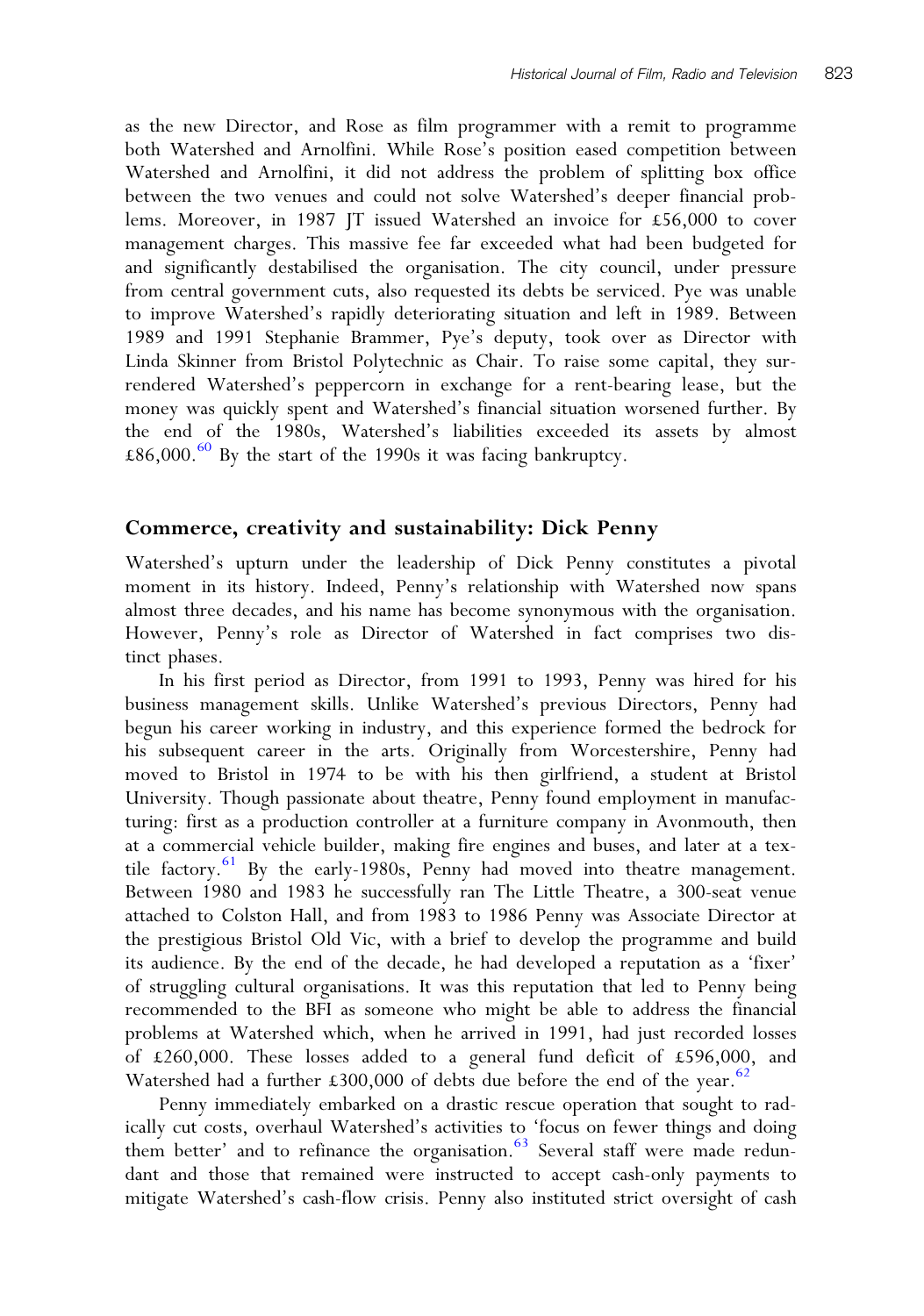flow in the cafe-bar – which was still 'losing huge amounts of money because either the money didn't go over the till or alcohol went out the back door'.<sup>[64](#page-29-0)</sup> Penny then worked with the new Chair, Stella Clarke, to secure an additional overdraft facility to fund a six month turnaround operation that enabled them to raise the capital to fix the building and kickstart Watershed's income-generating activities. With costs under control, Watershed's finances gradually began to improve, and Penny was enthusiastic about its prospects.<sup>[65](#page-29-0)</sup> However, Watershed's main public funders – the BFI, the Arts Council and the city council – refused to discuss investing more funds in the organisation. They felt Penny had stabilised Watershed, which was the best that could be hoped for during yet another depression, with a Tory government that would not fund the arts and other BFI-funded institutions in need of their own rescue-packages – especially Cornerhouse in Manchester, which had opened in 1985 and also quickly encountered serious financial problems. Nevertheless, Penny felt betrayed at their lack of understanding of the need to support what he felt was the essential 'phase two' of Watershed's recovery programme, and he left in 1993 to pursue a career as a theatre producer. Unsurprisingly given what remained an 'untenable situation', Watershed's finances rapidly declined under the stewardship of its next two Directors, Cara McMahon (1993–5) and Luke Sapsed (1995–7), neither of whom were able to balance Watershed's cultural remit with its income-generating activities.  $66$  By the time Sapsed left, Watershed was in even greater difficulties than before. With a deficit of nearly £750,000, no Director or Chair (David Giles had replaced Clarke in 1995 but resigned with Sapsed), and an extremely demoralised staff, Watershed once more looked likely to close.

Thus begins Penny's second, initially-reluctant, phase as Director. Derrick Price, a filmmaker and photography lecturer who was then Associate Dean of Art and Design at Bristol Polytechnic, had joined Watershed's board just weeks prior to Sapsed and the previous Chair's departure. Price agreed to become Chair and to try to find a suitable Director, and asked the staff for recommendations. As he tells it, 'everyone kept saying, "what we need is someone like Dick Penny again", so I rang up the Dick Penny'  $-$  a recollection that is indicative of the approach he took to Penny, who says Price 'flattered me to death'. [67](#page-29-0) Though initially reluctant, Penny accepted the offer, and subsequently developed a very close relationship with Price, whom he credits as a 'fantastic chair and ally' and a large part of the reason he remained at Watershed for so long (Penny and Price worked together for the next 17 years, until Price retired in 2015).<sup>[68](#page-29-0)</sup> Penny returned to Watershed partly for family reasons: he and his partner had recently had a baby, and much of his work as a producer required him to be in London away from his family; being at Watershed would let him spend more time at home. Professionally speaking, Penny also wanted to clear some time to develop his first feature film (an adaptation of Macbeth starring his friend and Bristol Old Vic alumnus, Pete Postlethwaite). Being based in Bristol would afford him the space to do that, and so he agreed to return to Watershed for two years, working two days a week. As he says, Watershed was only of secondary concern: 'that was the deal. I thought "Two years of work at home, doing exactly what I know how to do. Meanwhile, I'll be getting the film funded and I can go off and make the film".<sup>[69](#page-29-0)</sup> However, when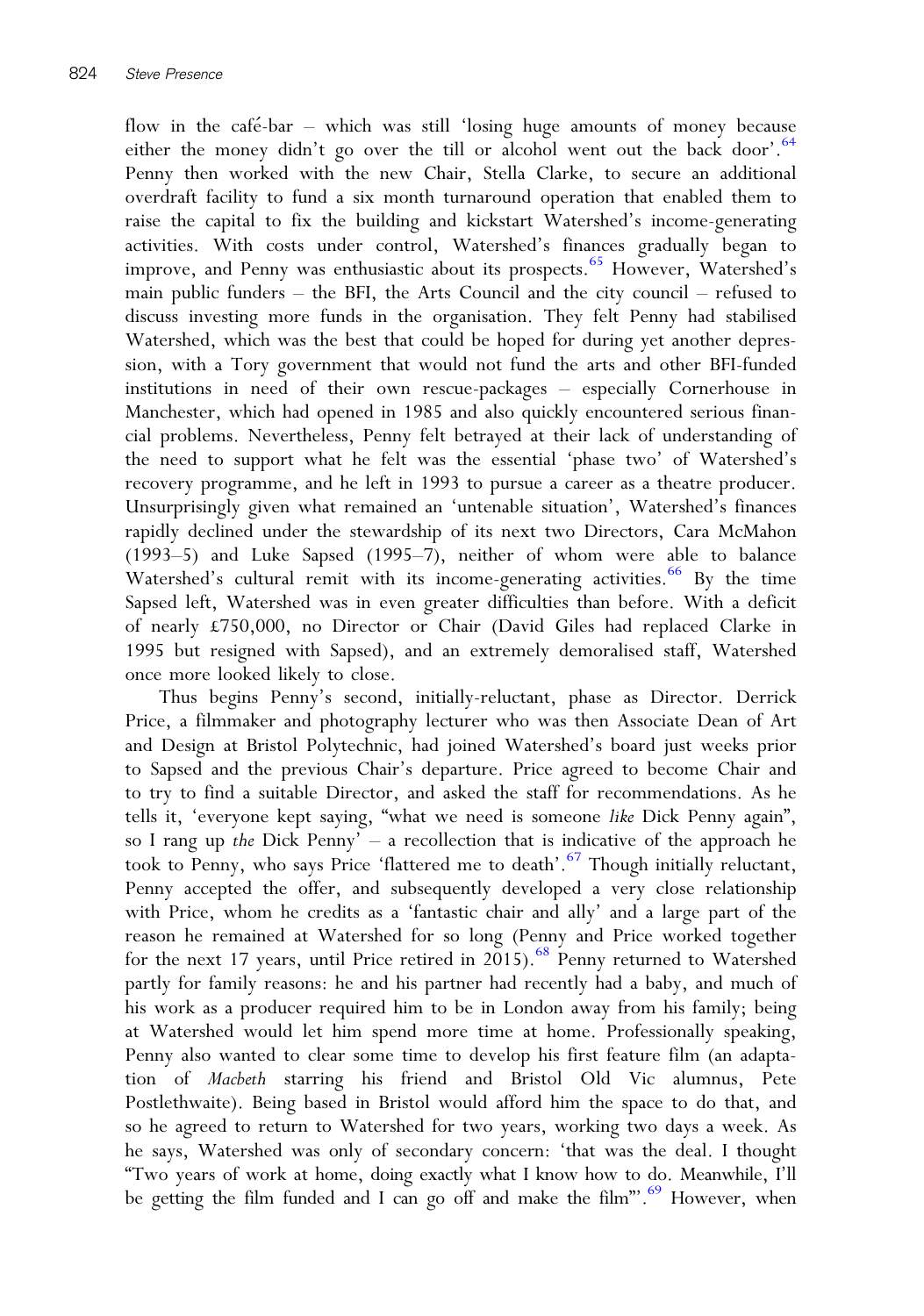Watershed got involved in Bristol Creative Technology Network (BCTN), a project exploring the creative possibilities of the internet in 1999, Penny became extremely enthused by the internet's potential and the transformative impact digital technologies would have across the creative sector. From then on, his work as a producer was gradually side-lined and leading Watershed into the digital era became Penny's primary objective.

If Penny's first phase as Director demonstrated his commercial abilities, the second period demonstrates his capacity for visionary leadership. With Penny driving the change, this period saw Watershed 'bet on digital' and refocus all of its activities – including the cinema as the cultural heart of the organisation – towards ensuring Watershed was best-placed to explore and exploit the potential of digital culture.<sup>[70](#page-29-0)</sup> Indeed, it is in this period that Watershed started to become the organisation now described in its tagline: a 'cultural cinema and digital creativity centre'. Yet in many ways this is the period in which Watershed finally began to realise the original vision of a media and communications centre. Previously, despite the best efforts of those involved to explore the convergence of and interrelationships between key visual-culture media, those media had remained largely distinct and isolated in their respective fields. Digital finally provided a unifying thematic focus and, of course, literally enabled that convergence to take place.

Yet despite these concrete historical shifts in the materiality of cultural production, Watershed would not have survived to see these changes were it not for the exceptional combination of skills Penny brought to the organisation as Director: sharp-eyed business acumen and a deep understanding of Watershed's cultural role, combined with the prescience to anticipate the impact of digital technologies on the cultural industries – and the ability to inspire the commitment of those around him. Thus, while the success of any organisation is a collective effort, Penny's two periods as Watershed's Director demonstrate how central the role of Director is to the health and sustainability of cultural organisations. They also underscore how rarely the skillset required – strategist, motivator, politician, enthusiast, aesthete, diplomat, business person – exists within one person. Indeed, Penny embodies several of the characteristics identified in existing research on leadership in creative organisations, and this goes some way towards explaining the various difficulties Watershed experienced under several of its previous Directors, few – if any – of whom were able meet Watershed's cultural ambitions and its commercial needs in quite the same way.<sup>[71](#page-29-0)</sup>

## Conclusion

Watershed's strategic reorientation after Penny's return in 1998 marks the end of the first chapter in its history and the beginning of a new one. That subsequent chapter, from around the turn of the century to the present-day, has seen Watershed transform again as it has fought to retain its status as one of the UK's leading independent cinemas and evolved into what the UK Creative Economy Programme described as 'a highly connected, flexible, porous piece of cultural and creative infrastructure'. [72](#page-29-0) This second chapter in Watershed's history – including the contribution of key creative staff such as Clare Reddington, Watershed's Creative Director, or Mark Cosgrove, the film curator whom Derrick Price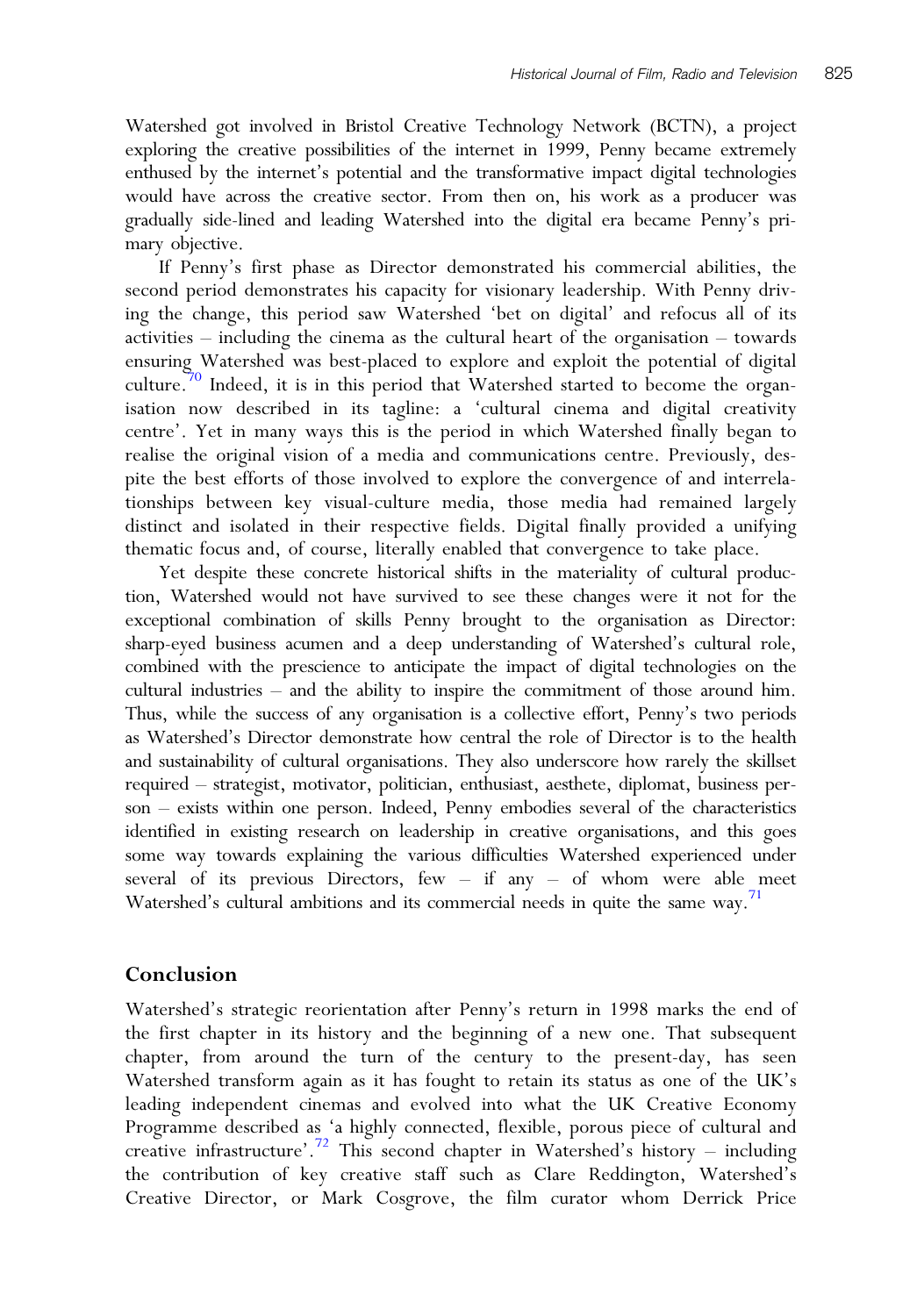described as Watershed's 'great acquisition'; the landmark funding grants that enabled Watershed to build Cinema 3 (2002) or obtain the lease to its building (2007); as well as the major shifts in national policy and provision, such as the emergence of the Independent Cinema Office in 2003 or the resurgence of support for the exhibition sector on the part of the BFI since 2012 – has yet to be written.[73](#page-29-0) The account of Watershed's origins provided here lays the foundation for that work and, as noted at outset, provides several key insights for thinking about the organisation today and, more particularly, the position of cinema within it.

Among the most significant of these is the role of, and relationship between, national funding and policy-making bodies – in this case the British Film Institute – and the regional cinemas it has a responsibility to support. The BFI was centrally involved in the creation of these cinemas, which were established as part of an ongoing national project to provide access to, and to build and sustain audiences for, cultural cinema across the UK. That organisations like Watershed are still engaged in this vitally important cultural project and continue to work closely with the BFI and other organisations in pursuit of it is often completely elided by their designation as 'independent' cinemas. This article has shown how these complex, mutually-dependent relationships developed, how long they take to grow and how fragile they remain. They should be celebrated, not obscured, and defended against those who would argue against their subsidy.

However, the relationship between the BFI and the regional cinemas it supports remains imbalanced. With the BFI combining roles of national policy-maker, funder and service provider, its power far outstrips that of the regional independent cinema sector. This fact does not reflect their equal importance: the BFI cannot build a national film culture on its own and neither can the regional cinemas. Locating so much power within London-based institutions fosters the slippage between capital and nation and encourages organisations like the BFI to prioritise the interests of London over those of the nation, and to cater for its own, London-based activities first: especially the National Film Archive, the cultural programme at BFI Southbank and production activities. For example, between 2018 and 2022, the BFI has allocated a total of £15m to its Film Audience Network (FAN), the policy initiative tasked with 'increasing the breadth and depth of film available to audiences' across the UK.<sup>74</sup> This compares with £179.5m allocated to the National Archive and the cultural programme, and a combined total of £96m for production activities. The extent to which this distribution of resources mirrors the situation at the launch of the RFT scheme in the 1960s is striking. Indeed, the initial RFT scheme came about not only because cinema-going was in crisis but because it was politically untenable for the BFI not to increase its support for film culture outside London in the face of its blatant prioritisation of its own Londonbased work. Were more representatives from the regions involved in national decision-making processes, resources would surely be distributed considerably more evenly across the UK as a whole, as is befitting of a truly national film policy.

Nevertheless, after years of film policy being resolutely production-led under the UK Film Council, the BFI's renewed support for the exhibition sector is welcome, and it is heartening to see FAN renewed for a second 4-year cycle – and to see the funds increase from the paltry £7.5m available to nine hubs in the first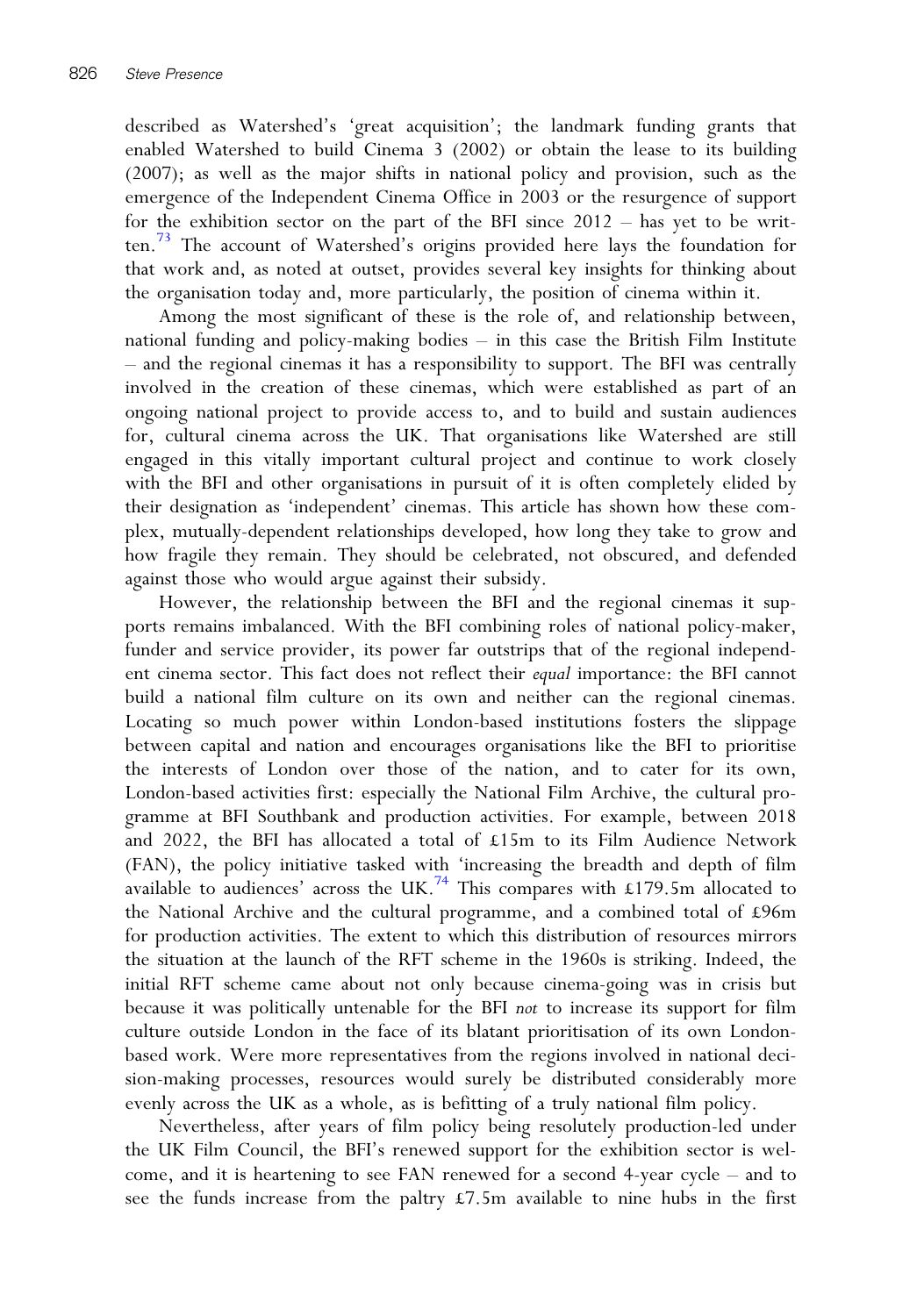iteration of the scheme (2012–7). This speaks to two issues raised by the history discussed in this article. The first is the need for stable, long-term film policy. It takes decades to stage effective interventions, as is clear from the fact that Watershed emerged from a policy originated in 1966, was first mooted in 1973, opened its doors 9 years later, and only really became a sustainable operation around the end of the century. Mistakes are inevitable and easy to spot in hindsight  $-$  the small, unsustainable RFTs in the early days of the scheme, for instance  $$ and institutional relationships are inevitably also individual ones that take time to iron-out, as the various issues surrounding Arnolfini Film and the Eye-to-eye programme demonstrate. Yet these mistakes are part of the iterative process of developing effective policy. While the FAN initiative is about building audiences rather than cinemas, it is a similarly long-term objective and should be conceived and understood in a correspondingly appropriate timeframe.

The second is that a sensible response to perceived crisis is ambitious, targeted investment. For all the limitations of the RFT scheme and the problems it encountered, it was a bold response to declining audiences in the 1950s that has reaped historic benefits for independent film culture in the UK. Today, with all the perceived threats to cinema-going represented by on-demand services, streaming and illegal downloads, supporting independent cinemas to foster film communities and engage audiences in diverse and exciting cinema is exactly how funds for exhibition should be used. Again, FAN is a welcome, albeit drastically under-funded, initiative that should be protected and enhanced. Finally, Watershed's history underscores the danger of conceiving of independent cultural cinema as a profit-making endeavour. While the rhetoric of entrepreneurialism and self-sufficiency was a key element of Watershed's brand power, enhancing the BFI's cornerstone funding of the project with several sources of private finance ensured Watershed's financial model was unsustainable from the start. Cultural cinema exhibition is not a commercial enterprise, and if we want a rich and exciting cinema culture, public funds must support it.

#### Acknowledgements

This research was funded by the Vice Chancellor's Early Career Researcher scheme at UWE Bristol and benefitted from the support of several colleagues at UWE, Watershed and BFI. At UWE, I would especially like to thank Andrew Spicer, Kathrina Glitre, Lynn Barlow, Matthew Partington, Richard Bond and Alison Vaughton. The research could not have taken place without the support of Watershed, especially Mark Cosgrove, Dick Penny and all the brilliant staff, of which there are too many to mention by name (you know who you are). John Adams, Ian Christie, Ann Griffiths, Vincent Porter and Rod Stoneman – Arnolfini, BFI and Watershed employees past and present – were also extremely helpful. Thanks also to Ian O'Sullivan at the BFI Reuben Library and Max Parkin at Bristol Archives and, last but certainly not least, to all my interviewees, also too numerous to name here, who gave their time freely and enthusiastically.

#### Disclosure statement

No potential conflict of interest was reported by the author.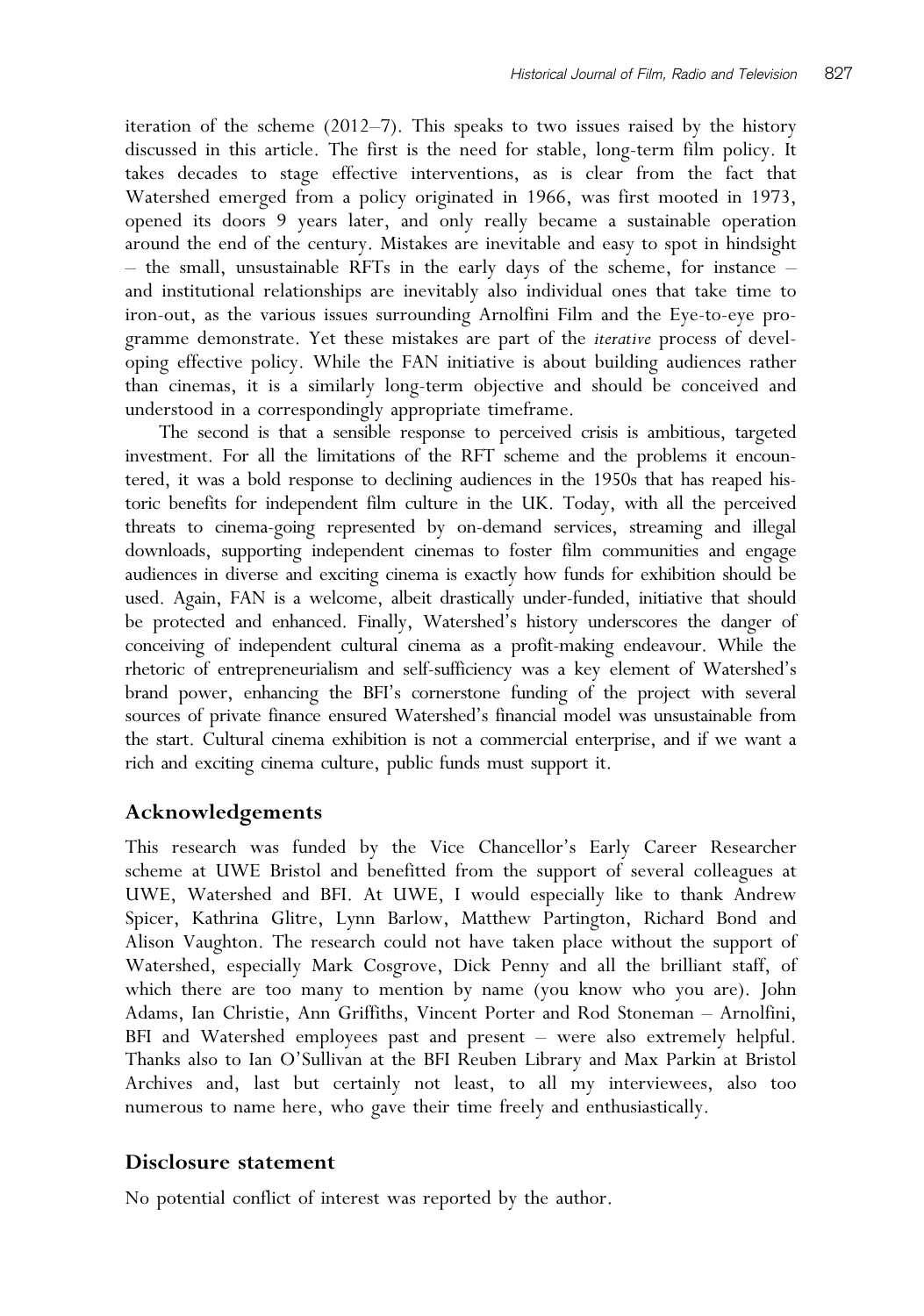## <span id="page-26-0"></span>Notes

- 1. Phil Drake, 'Policy or Practice? Deconstructing the Creative Industries', in Behind the Screen: Inside European Production Cultures (Basingstoke: Palgrave Macmillan, 2013), 221–36.
- 2. Hedley Smyth, Marketing the City: The Role of Flagship Development in Urban Regeneration (London: E & FN Spon, 1994).
- 3. For an overview of the field's development see Richard Maltby 'New Cinema Histories', in Explorations in New Cinema History: Approaches and Case Studies, eds. Richard Maltby, Daniel Biltereyst and Philippe Meers (Chichester: Wiley-Blackwell), 3–40.
- 4. Mark Jancovich and Lucy Faire with Sarah Stubbings, 'A Progressive City and Its Cinemas: Technology, Modernity and the Spectacle of Abundance', in Watching Films: New Perspectives on Movie-going, Exhibition and Reception, ed. Karina Aveyard and Albert Moran (Bristol: Intellect, 2013), 209–222; Mark Jancovich and Lucy Faire with Sarah Stubbings, The Place of the Audience: Cultural Geographies of Film Consumption (London: BFI, 2003); Melanie Selfe, 'The View from Outside London', in The British Film Institute, the Government and Film Culture, 1933–2000, ed. Geoffrey Nowell-Smith and Christophe Dupin (Manchester: Manchester University Press, 2012), 116–32; Melanie Selfe, 'Doing the Work of the NFT in Nottingham' – or How to Use the BFI to Beat the Communist Threat in Your Local Film Society', Journal of British Cinema and Television 4, no. 1 (2008): 80–101; Sam Manning, 'Researching the History of Queen's Film Theatre, Belfast', IAMHIST Blog, May 23, 2018 (accessed May 23, 2018).
- 5. While public–private partnerships of this sort in the UK are more typically associated with New Labour, the merging of culture with business and entrepreneurialism started under Thatcher and continued under Blair. As David Hesmondhalgh et al. have argued, the 'mobilisation of the cultural industries concept under New Labour represented an extension of initiatives and techniques that had been adopted in the UK under the Conservatives of 1979–97'. David Hesmondhalgh, David Lee, Kate Oakley, and Melissa Nisbett, Culture, Economy and Politics: The Case of New Labour (London: Routledge, 2015), 49.
- 6. Lucy Küng, Strategic Management in the Media: Theory to Practice, 2nd ed. (London: Sage, 2017), 175.
- 7. Phil Owen, 'Enjoy yourself: An introduction to Arnolfini's history', Arnolfini, <https://www.arnolfini.org.uk/blog/enjoy-yourself> (accessed December 5, 2017).
- 8. BFI, The National Film Theatre Outside London: Suggestions for Local Authorities (London: BFI, 1966).
- 9. Theatres Trust Database, 'Cube Microplex', item no: 2520, [https://database.](https://database.theatrestrust.org.uk/resources/theatres/show/2520-cube-microplex) [theatrestrust.org.uk/resources/theatres/show/2520-cube-microplex](https://database.theatrestrust.org.uk/resources/theatres/show/2520-cube-microplex) (accessed December 3, 2017).
- 10. Geoffrey Nowell-Smith, 'From the 1964 Government to the 1970 crisis', in The British Film Institute, the government and film culture, 1933–2000, ed. Geoffrey Nowell-Smith and Christophe Dupin (Manchester: Manchester University Press, 2012), 104.
- 11. Richard McDonald, 'The Rise of the Film Society Movement', in The Routledge Companion to British Cinema, ed. I. Q. Hunter; Laraine Porter and Justin Smith (London: Routledge, 2017), 109–18.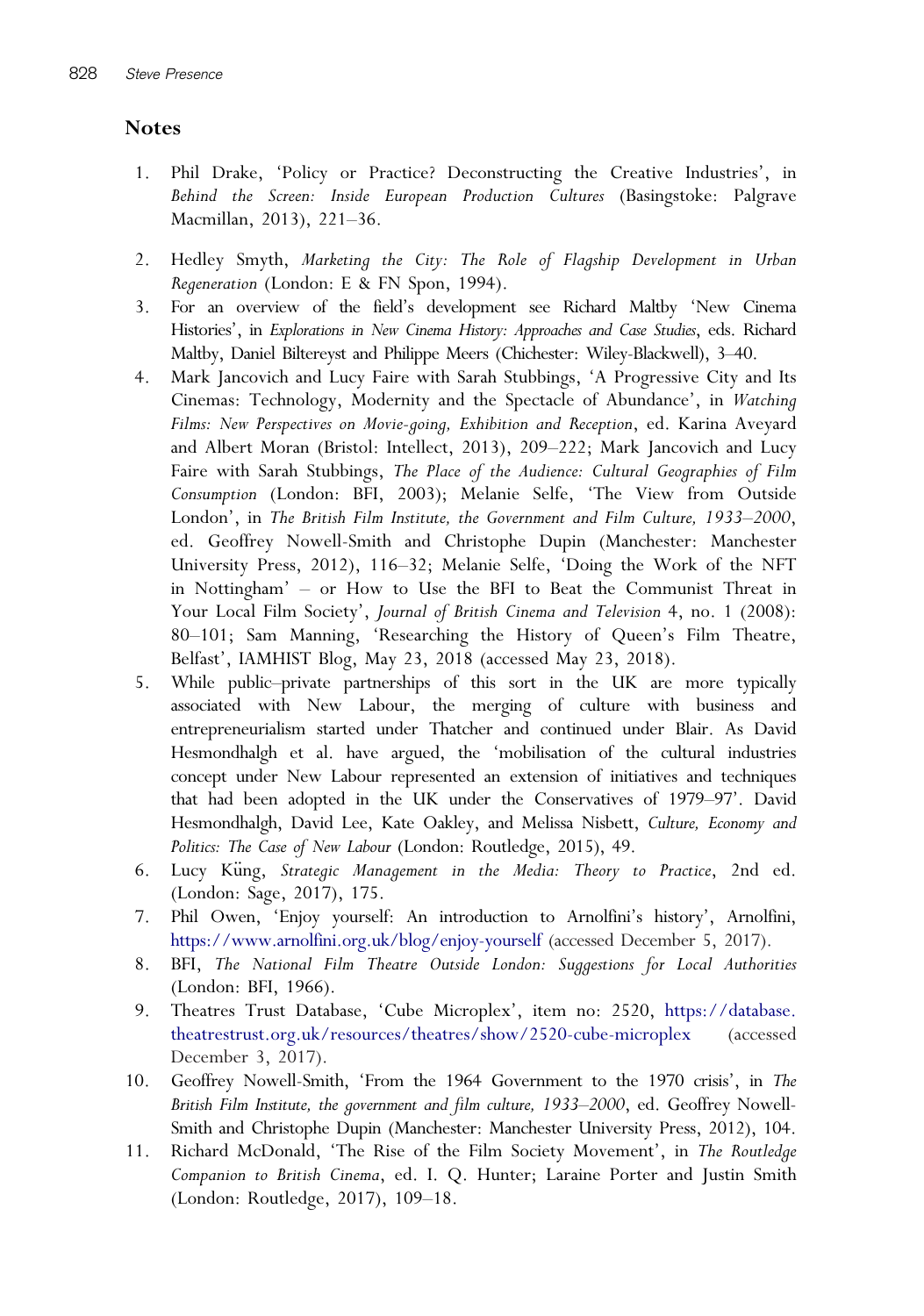- <span id="page-27-0"></span>12. Selfe, 'Doing the Work of the NFT', 81.
- 13. Richard MacDonald, 'The vanguard of film appreciation: The film society movement and film culture, 1945–1965', in The British Film Institute, the Government and Film Culture, 1933–2000, ed. Geoffrey Nowell-Smith and Christophe Dupin (London: BFI, 2012), 99.
- 14. James Quinn, Outside London: a report to the Governors of the British Film Institute by James Quinn (London: BFI, 1965), 18. See also John Spraos, The Decline of the Cinema: An Economist's Report (London: Allen & Unwin, 1962).
- 15. Allen Eyles, 'Exhibition and the Cinemagoing Experience', in The British Cinema Book, 1st ed. (London: BFI, 1997), 217–25.
- 16. Ibid., 222.
- 17. BFI, The National Film Theatre Outside London: Suggestions for Local Authorities (London: BFI, 1966), np.
- 18. Ibid., 119.
- 19. Ibid., 119.
- 20. Selfe, Doing the Work of the NFT, 80.
- 21. Irene Whitehead, interview with the author, March 27, 2018.
- 22. Vincent Porter, 'Alternative Film Exhibition in the English Regions during the 1970s', in Don't Look Now: British Cinema in the 1970s, ed. Paul Newland (Bristol: Intellect, 2011), 63.
- 23. Ibid., 65.
- 24. Rod Stoneman, interview with the author, November 6, 2017.
- 25. Porter, 'Alternative Film Exhibition', 65.
- 26. Sheila Whitaker, 'Declarations of Independence', in British Cinema Now, ed. Martyn Auty and Nick Roddick (London: BFI, 1985), 86.
- 27. Steve Pinhay, interview with the author, February 13, 2018.
- 28. Arnolfini, Council of Management minutes, November 7, 1973 (Bristol Archives, ref no. 43371/Adm/1/1/1).
- 29. The Bush House site had in fact been earmarked for Arnolfini as early as 1968, though plans at that stage were vague. One suggestion, for instance, was that Arnolfini share the site with a restaurant and the Academy Cinema on Cheltenham Road, which had been closed since 1955. Arnolfini, Council of Management minutes, October 12, 1969 (Bristol Archives, ref no. 43371/Adm/  $1/1/1$ ).
- 30. Arnolfini, Council of Management minutes, January 22, 1973 (Bristol Archives, ref no. 43371/Adm/1/1/1).
- 31. Arnolfini, Council of Management minutes, September 12, 1976 (Bristol Archives, ref no. 43371/Adm/1/1/2).
- 32. Andrew Foyle, Pevsner Architectural Guides: Bristol (New Haven and London: Yale University Press, 2004), 40.
- 33. Arnolfini, Council of Management minutes, February 24, 1975 (Bristol Archives, ref no. 43371/Adm/1/1/1).
- 34. Pinhay, interview.
- 35. Steve Neale and Steve Pinhay, 'Eye to Eye', in Southwest Film Directory, ed. Rod Stoneman (Exeter: South West Arts, 1980), 130–1.
- 36. Pinhay, interview.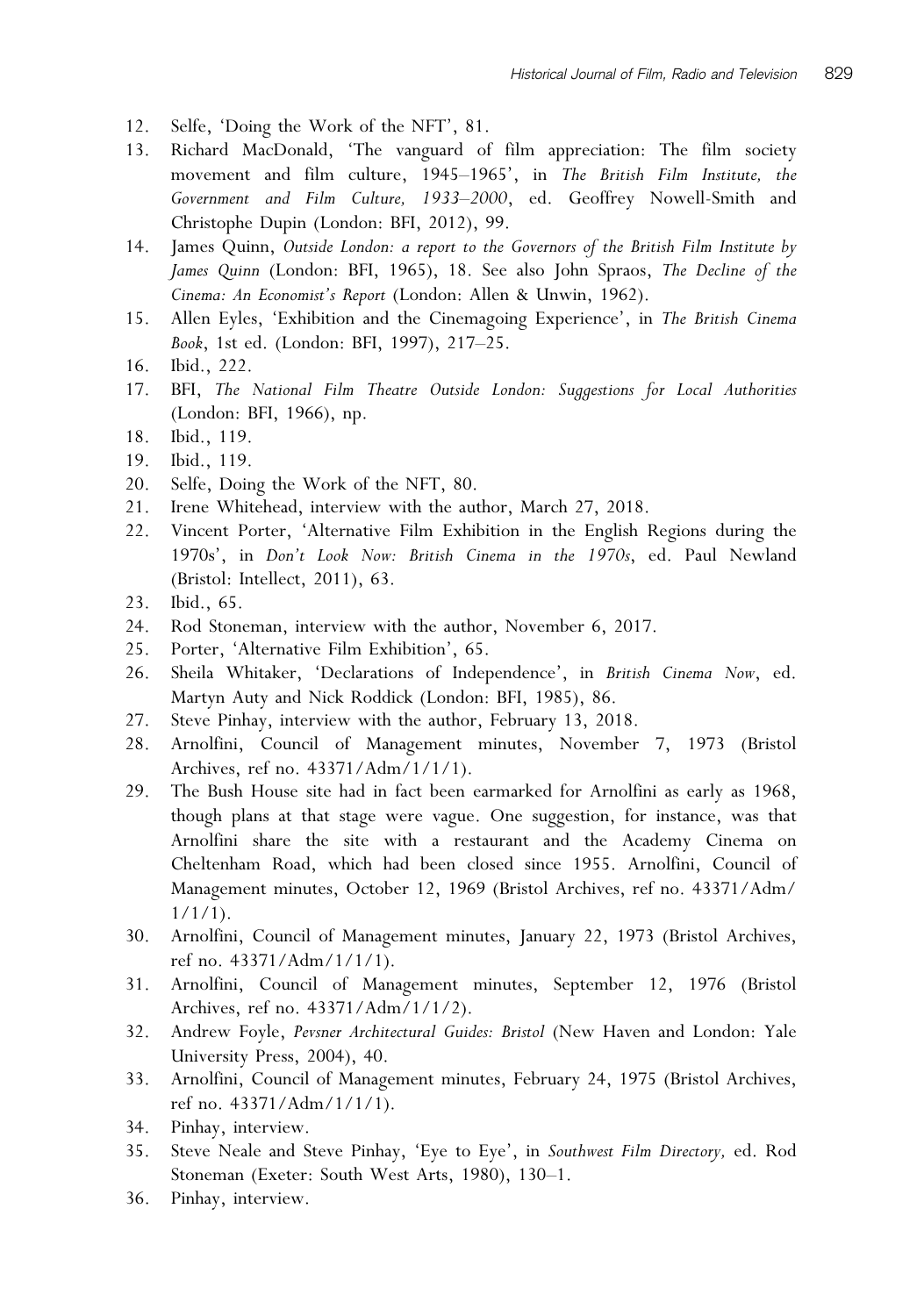- <span id="page-28-0"></span>37. Christie, interview.
- 38. Ian Danby, These Smashing Things: Trade, Change and Controversy: A visual history of the birth of Watershed (Bristol: Watershed, forthcoming), 18.
- 39. The change coincided with a new design for the gallery's monthly brochure, Arnolfini Review, and includes an editorial by Rees who discusses the 'further development in our cinema programme' that will 'add up to even better cinema opportunities for everyone' and that 'our planned programme… is possibly our most exciting yet'. Arnolfini Review, April 1981 (Bristol Archives, ref no. 43371/ Dept/Mk/3/12/6).
- 40. Arnolfini, Council of Management minutes, April 16, 1983 (Bristol Archives 43371/Adm/1/1/5).
- 41. This was commuted to 'Britain's First Media Centre' by 1986.
- 42. Debbie Ely, interview with the author, December 21, 2017.
- 43. Pinhay, interview.
- 44. Ibid.
- 45. HTV was the ITV franchise holder in the South West and Wales. See Andrew Spicer and Steve Presence, Go West! Bristol's Film and Television Industries (Bristol: UWE Bristol, 2017), 60–1.
- 46. Julia Knight and Peter Thomas, Reaching Audiences: Distribution and Promotion of Alternative Moving Image (Bristol: Intellect, 2011), 20.
- 47. This structure remains largely in place today, though it should be noted that Watershed Trading is currently wholly-owned by Watershed Arts Trust. When Watershed was founded, the Trust owned only 50% of the trading company, with the other 50% owned by Dartington Hall Trust. As noted below, this was a significant contributor to the Trust's subsequent financial difficulties. Watershed, Council of Management minutes, March 31, 1987 (Watershed Archive).
- 48. For a discussion of the development of multiplexes in the UK and their impact on cinema-going, see Stuart Hanson, '"Entering the age of the hypermarket cinema": the first 5 years of the multiplex in the United Kingdom', Journal of British Cinema and Television 14, no. 4 (2017): 485–503; and Justin Smith, 'Cinema for Sale: The Impact of the Multiplex on Cinema-going in Britain, 1985–2000', Journal of British Cinema and Television 2, no. 2 (2008): 242–55. The history of multiplexes in Bristol is patchy, however, and it is difficult to ascertain the competition they provided to cinemas like Watershed.
- 49. The Napoléon event actually took place at the Hippodrome to accommodate the orchestra.
- 50. Ely, interview.
- 51. Pinhay, interview.
- 52. Watershed Council of Management minutes, August 7, 1985; Watershed Council of Management minutes, September 10, 1985; and Watershed Council of Management minutes, December 18, 1985 (Watershed Archive).
- 53. Ely, interview.
- 54. Pinhay, interview.
- 55. Michael Rose, interview with the author, February 9, 2018. As Rose recalled, there was 'this great tension between the "culturalites" like myself, who were there to fulfil a cultural mission, and [the events organiser] who just wanted to